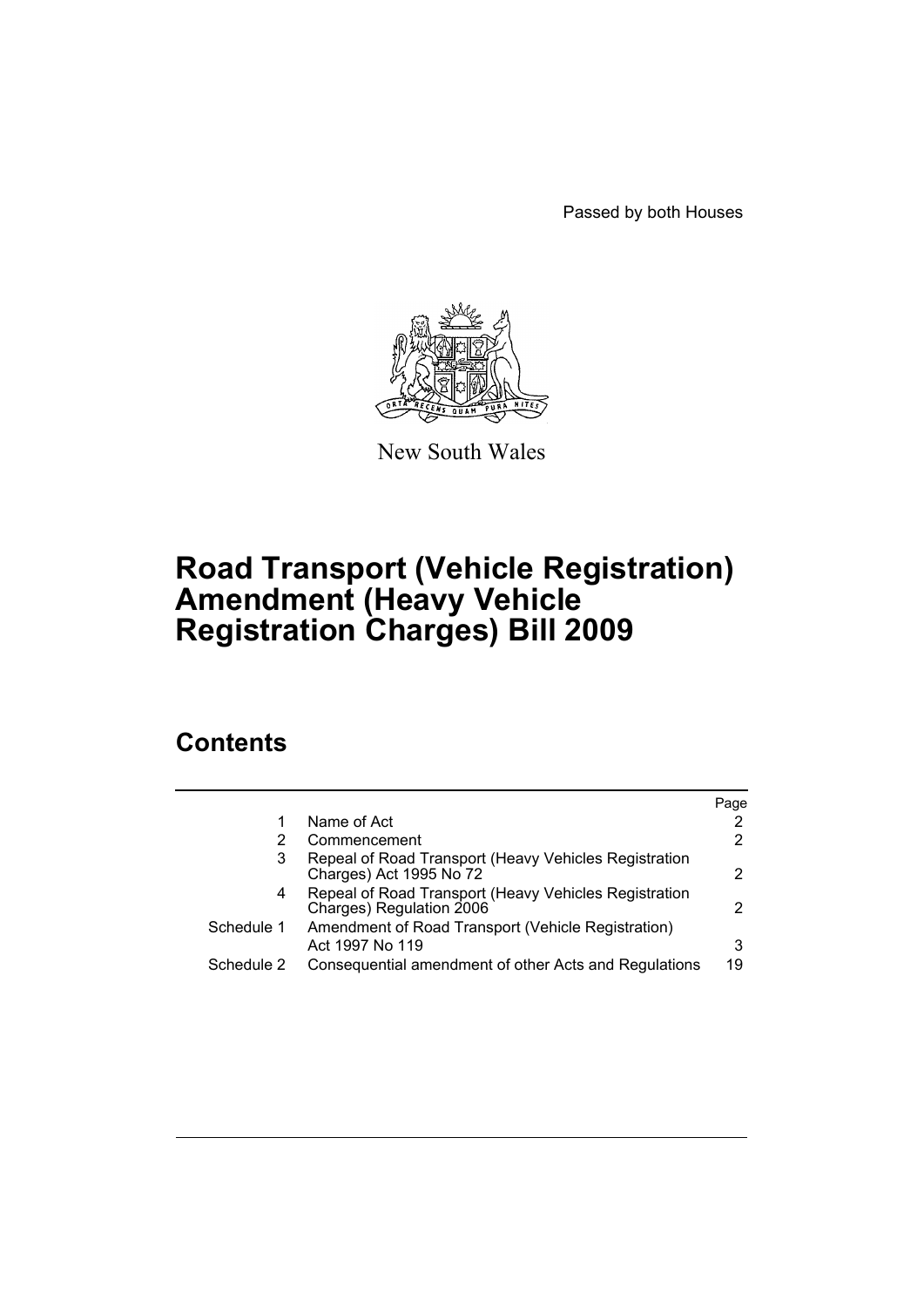*I certify that this public bill, which originated in the Legislative Assembly, has finally passed the Legislative Council and the Legislative Assembly of New South Wales.*

> *Clerk of the Legislative Assembly. Legislative Assembly, Sydney, , 2009*



New South Wales

# **Road Transport (Vehicle Registration) Amendment (Heavy Vehicle Registration Charges) Bill 2009**

Act No , 2009

An Act to amend the *Road Transport (Vehicle Registration) Act 1997* to make provision for registration charges for heavy vehicles; and to repeal and amend certain other Acts and Regulations consequentially.

*I have examined this bill and find it to correspond in all respects with the bill as finally passed by both Houses.*

*Assistant Speaker of the Legislative Assembly.*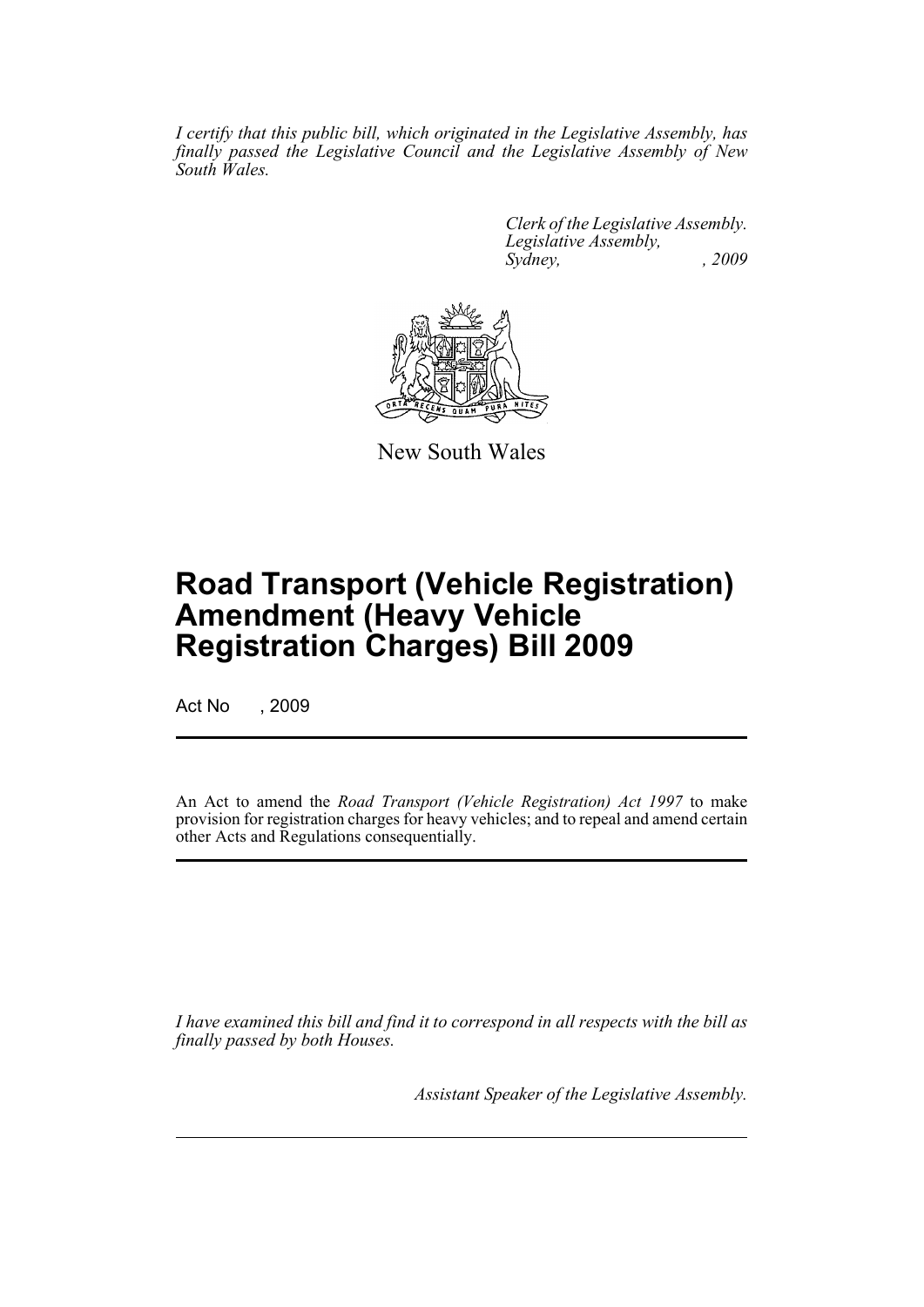## <span id="page-2-0"></span>**The Legislature of New South Wales enacts:**

## **1 Name of Act**

This Act is the *Road Transport (Vehicle Registration) Amendment (Heavy Vehicle Registration Charges) Act 2009*.

## <span id="page-2-1"></span>**2 Commencement**

This Act commences on a day to be appointed by proclamation.

#### <span id="page-2-2"></span>**3 Repeal of Road Transport (Heavy Vehicles Registration Charges) Act 1995 No 72**

The *Road Transport (Heavy Vehicles Registration Charges) Act 1995* is repealed.

#### <span id="page-2-3"></span>**4 Repeal of Road Transport (Heavy Vehicles Registration Charges) Regulation 2006**

The *Road Transport (Heavy Vehicles Registration Charges) Regulation 2006* is repealed.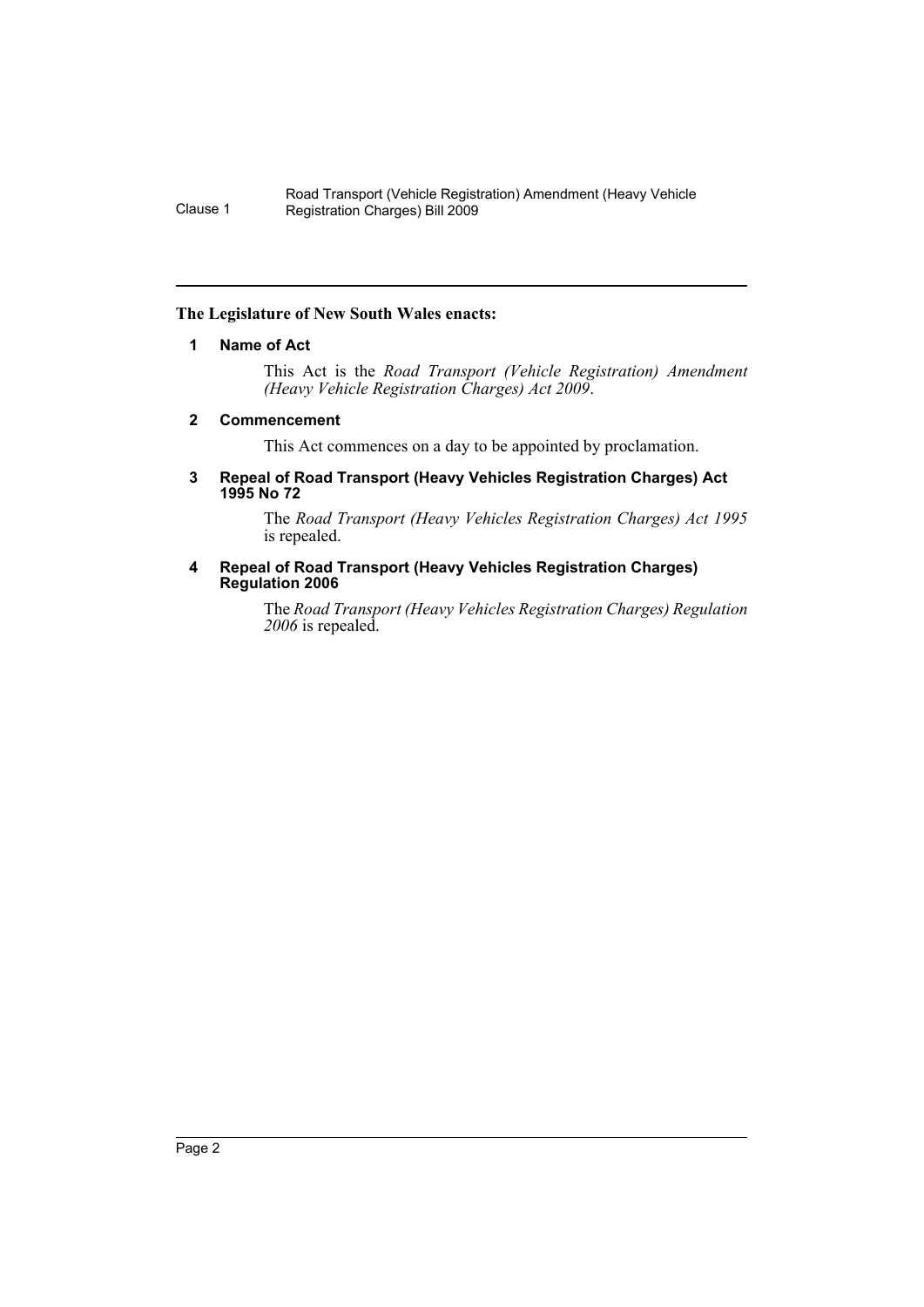Amendment of Road Transport (Vehicle Registration) Act 1997 No 119 Schedule 1

# <span id="page-3-0"></span>**Schedule 1 Amendment of Road Transport (Vehicle Registration) Act 1997 No 119**

## **[1] Part 1 Preliminary**

Omit the note at the beginning of the Part. Insert instead:

**Note.** This Act and the regulations made under it form part of the *road transport legislation* identified by section 5 of the *Road Transport (General) Act 2005*. Other road transport legislation includes the *Motor Vehicles Taxation Act 1988*, the *Road Transport (Driver Licensing) Act 1998*, the *Road Transport (General) Act 2005*, the *Road Transport (Safety and Traffic Management) Act 1999* and the statutory rules made under those Acts. As part of the road transport legislation, this Act is subject to various provisions in the *Road Transport (General) Act 2005* concerning the administration and enforcement of the road transport legislation generally.

## **[2] Section 4 Definitions**

Insert in alphabetical order:

*chargeable heavy vehicle*—see section 17 (1).

*registration charge*—see section 17 (1).

#### **[3] Section 7 Functions of Authority**

Omit "the *Road Transport (Heavy Vehicles Registration Charges) Act 1995* or" from section  $7(1)(c)$ .

#### **[4] Section 8 Powers of Authority**

Omit "the *Road Transport (Heavy Vehicles Registration Charges) Act 1995* or" from section  $8(1)(g)$ .

## **[5] Part 2A**

Insert after Part 2:

# **Part 2A Registration charges for heavy vehicles**

## **Division 1 Preliminary**

## **17 Definitions**

(1) In this Part:

*administration fee* means a fee payable under section 17C (2).

*appropriate officer* means any person authorised by the Authority for the purposes of this Part either generally or in any particular case.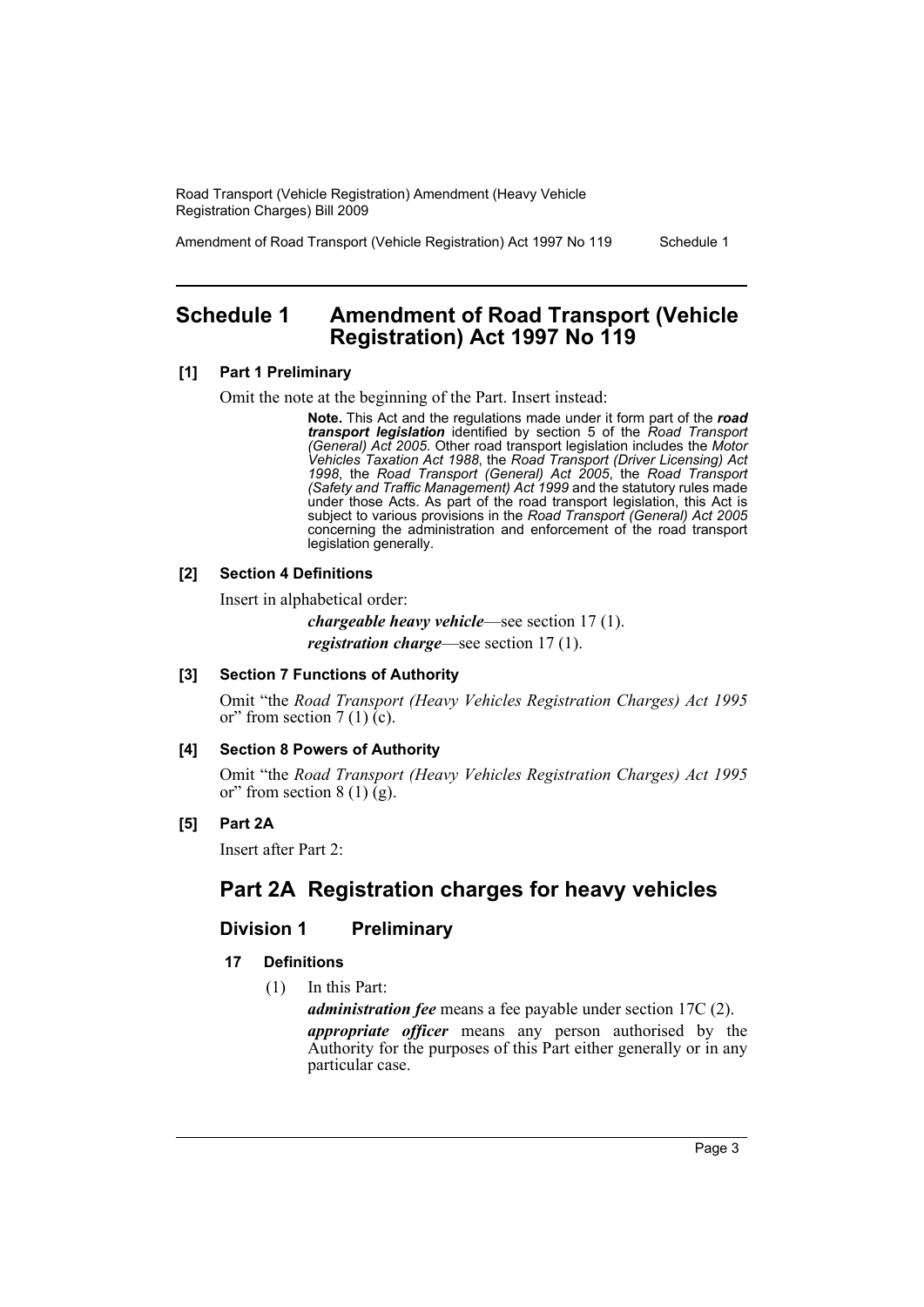Schedule 1 Amendment of Road Transport (Vehicle Registration) Act 1997 No 119

*chargeable heavy vehicle* means a vehicle that has a MRC (Mass Rating for Charging) of more than 4.5 tonnes.

*compliance plate* means a plate authorised to be placed on a vehicle, or taken to have been placed on a vehicle, under the *Motor Vehicle Standards Act 1989* of the Commonwealth.

*configuration* of a vehicle means a description of a vehicle in the regulations for which separate provision is made in the regulations for the amount of the registration charge.

*financial year* means a year commencing on 1 July.

*MRC (Mass Rating for Charging)*, in relation to a vehicle, means:

- (a) the maximum mass of the vehicle (including any load, recorded on the compliance plate as the GVM, GTMR or ATM of the vehicle), or
- (b) in relation to a vehicle for which there is no compliance plate—its operating mass.

**Note.** *GVM* means Gross Vehicle Mass, *GTMR* means Gross Trailer Mass Rating and *ATM* means Aggregate Trailer Mass.

*operating mass*, in relation to a vehicle, means the maximum mass of the vehicle, including any load, as determined by the Authority having regard to the design and construction of the vehicle or of any of its components.

*owner*, in relation to a vehicle, includes:

- (a) every person who is the owner, joint owner or part owner of the vehicle, and
- (b) any person who has the use of the vehicle under a hire-purchase or hiring agreement,

but does not include the lessor of a vehicle under a hire-purchase agreement.

*registration charge* means a charge imposed under this Part for the registration or renewal of registration of a chargeable heavy vehicle.

*road transport legislation* has the same meaning as in the *Road Transport (General) Act 2005*.

*vehicle* means a motor vehicle or trailer within the meaning of the *Road Transport (General) Act 2005*.

(2) Any reference in this Part to regulations made for the purposes of this Part is a reference to regulations made under this Act for or with respect to a matter that is required or permitted to be prescribed by a provision of this Part.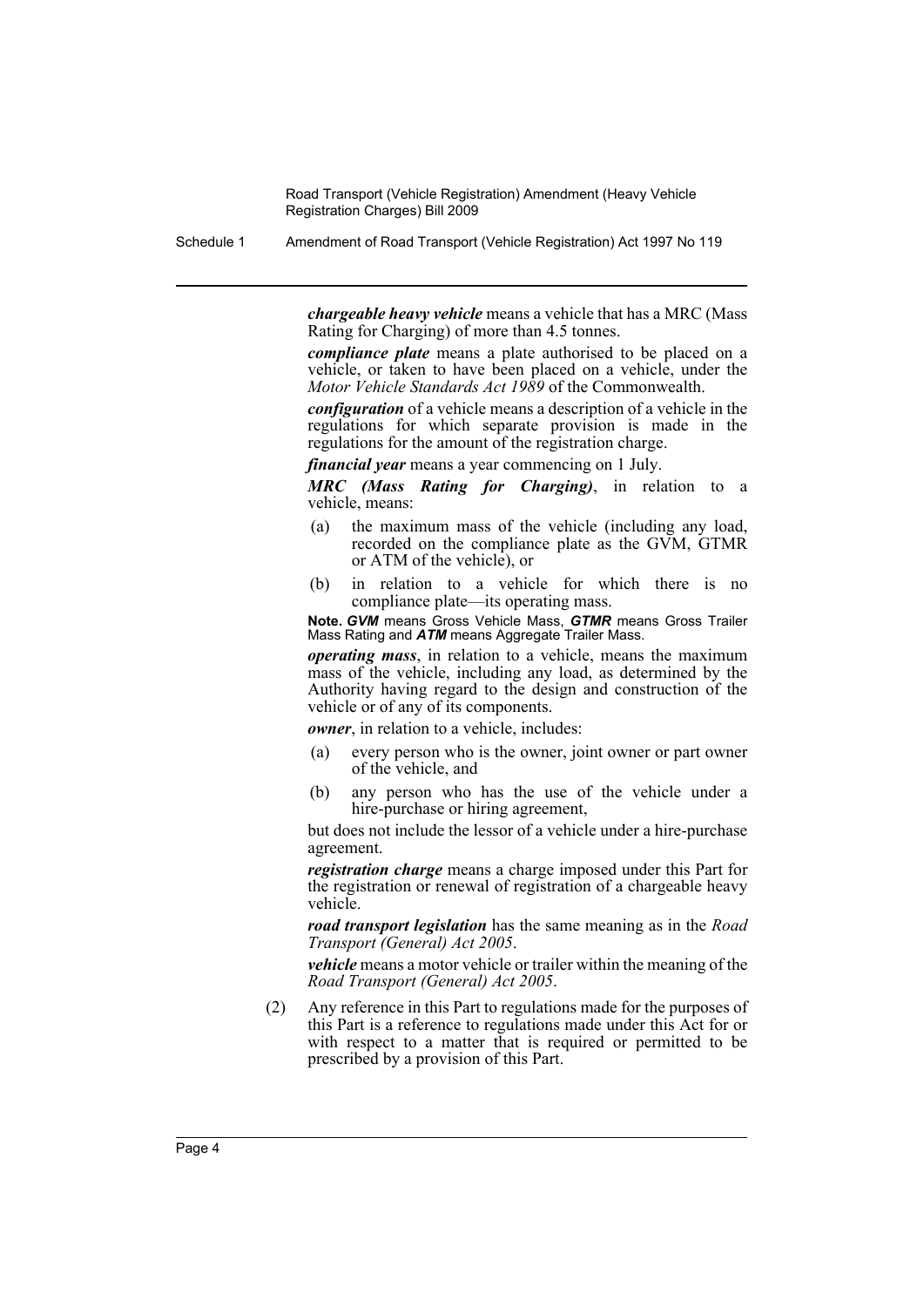Amendment of Road Transport (Vehicle Registration) Act 1997 No 119 Schedule 1

## **Division 2 Amount of registration charges for chargeable heavy vehicles**

#### **17A Amount of annual registration charge for chargeable heavy vehicles**

(1) The annual registration charge for a chargeable heavy vehicle that is registered, or the registration of which is renewed, during a particular financial year is the amount for the type or kind of vehicle specified by, or calculated in accordance with, the regulations.

**Note.** See section 17C for the calculation of registration charges for chargeable heavy vehicles registered for less than one year. Also, annual registration charges are not payable to the extent to which an exemption or partial exemption is granted by or under regulations made for the purposes of subsection  $(2)$  (c).

- (2) Without limiting subsection (1), the regulations may make provision for or with respect to the following:
	- (a) the specification or calculation of registration charges by reference to types or kinds of chargeable heavy vehicles,
	- (b) the indexation of the amount payable for registration charges over a number of financial years,
	- (c) exemptions or partial exemptions (or the granting of exemptions or partial exemptions) from, or reductions in, registration charges,
	- (d) the refunding of registration charges paid for the registration of a chargeable heavy vehicle if, during the currency of the registration, a change is made in the construction, equipment, configuration, use or ownership of the vehicle of such a nature that no charges or a reduced amount of charges would be payable in respect of the vehicle on the renewal of its registration,
	- (e) the amount of any such refund to be calculated in accordance with a formula to be prescribed by the regulations,
	- (f) the production, at the time of application for registration or renewal of registration of a chargeable heavy vehicle or at any time during the currency of the registration, of weighbridge tickets showing the weight of the vehicle,
	- (g) fees of an administrative nature for changes in registration charges and registration arising out of a change in the construction, equipment, configuration, use or ownership of a chargeable heavy vehicle.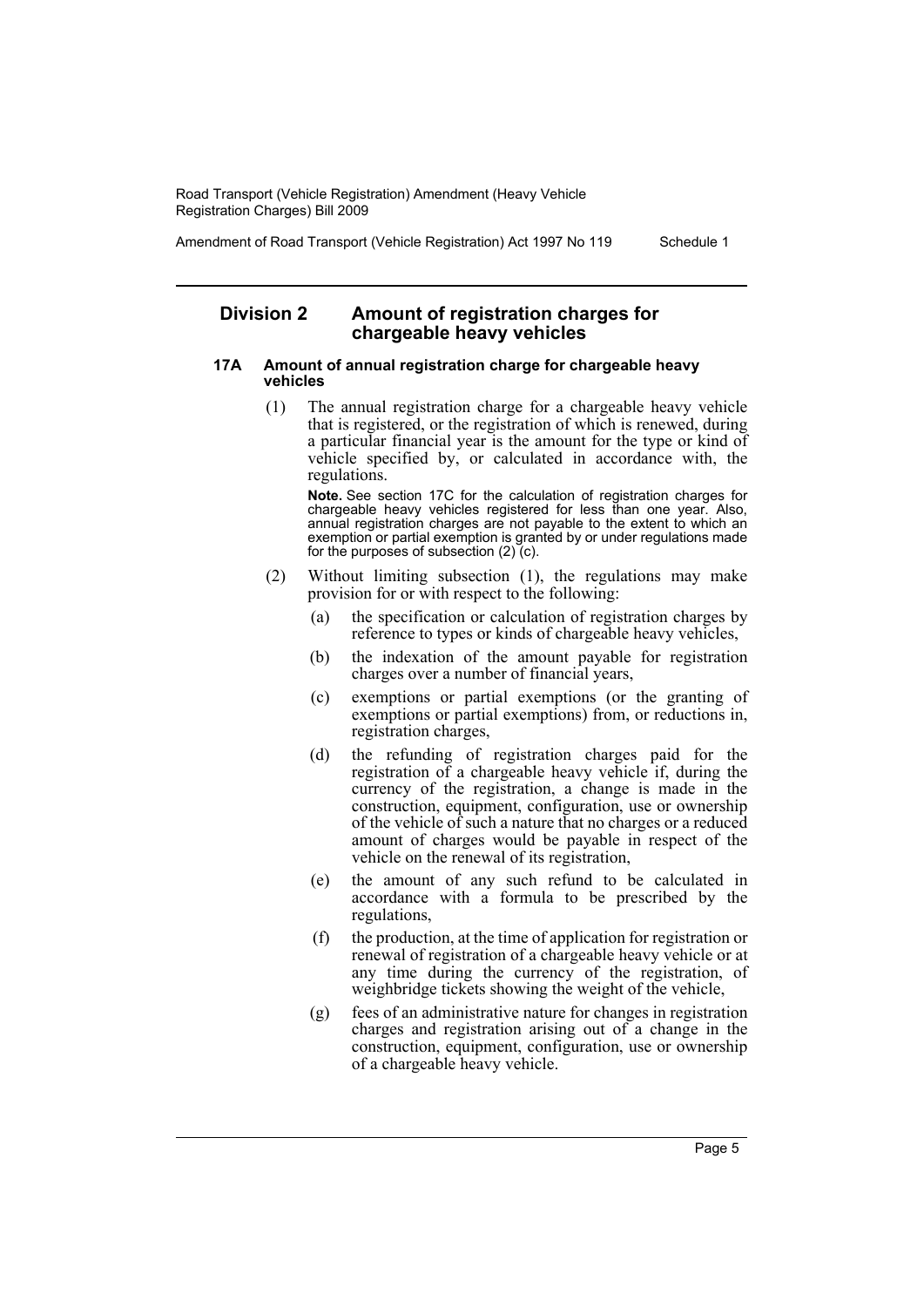Schedule 1 Amendment of Road Transport (Vehicle Registration) Act 1997 No 119

- (3) The Minister is not to recommend the making of a regulation that prescribes any amounts as annual registration charges, or the manner in which annual registration charges are to be calculated, for chargeable heavy vehicles unless the Minister is satisfied that the provisions of the regulation are consistent with:
	- (a) model legislation within the meaning of the *National Transport Commission Act 2003* of the Commonwealth, or
	- (b) provisions for road transport laws that are recommended or approved by the Australian Transport Council or the National Transport Commission under the Agreement referred to in section 4 of the *National Transport Commission Act 2003* of the Commonwealth for implementation or adoption by the parties to that Agreement.
- (4) For the avoidance of doubt, subsection (3) does not limit the ability of the Minister to recommend the making of a regulation that makes provision for or with respect to exemptions or partial exemptions from, or refunds of, registration charges.

#### **17B Registration charge for primary producer's vehicle**

- (1) If the registration charge for a primary producer's vehicle that, but for this section, would be payable under this Part (the *charge under this Part*) is more than the motor vehicle tax that, but for section 3B of the *Motor Vehicles Taxation Act 1988*, would be payable under that Act (the *tax under the 1988 Act*), the registration charge for the vehicle is not the charge under this Part but the tax under the 1988 Act.
- (2) The effect of the following may be ignored for the purpose of calculating the motor vehicle tax referred to in subsection (1):
	- (a) any exemption granted under section 17 of the *Motor Vehicles Taxation Act 1988*,
	- (b) clause 3 (c) of Schedule 1 to that Act (to the extent to which it excludes motor lorries from the operation of that clause),
	- (c) clause 9 of Schedule 1 to that Act.
- (3) In this section:

*primary producer's vehicle* has the same meaning as in the *Motor Vehicles Taxation Act 1988*.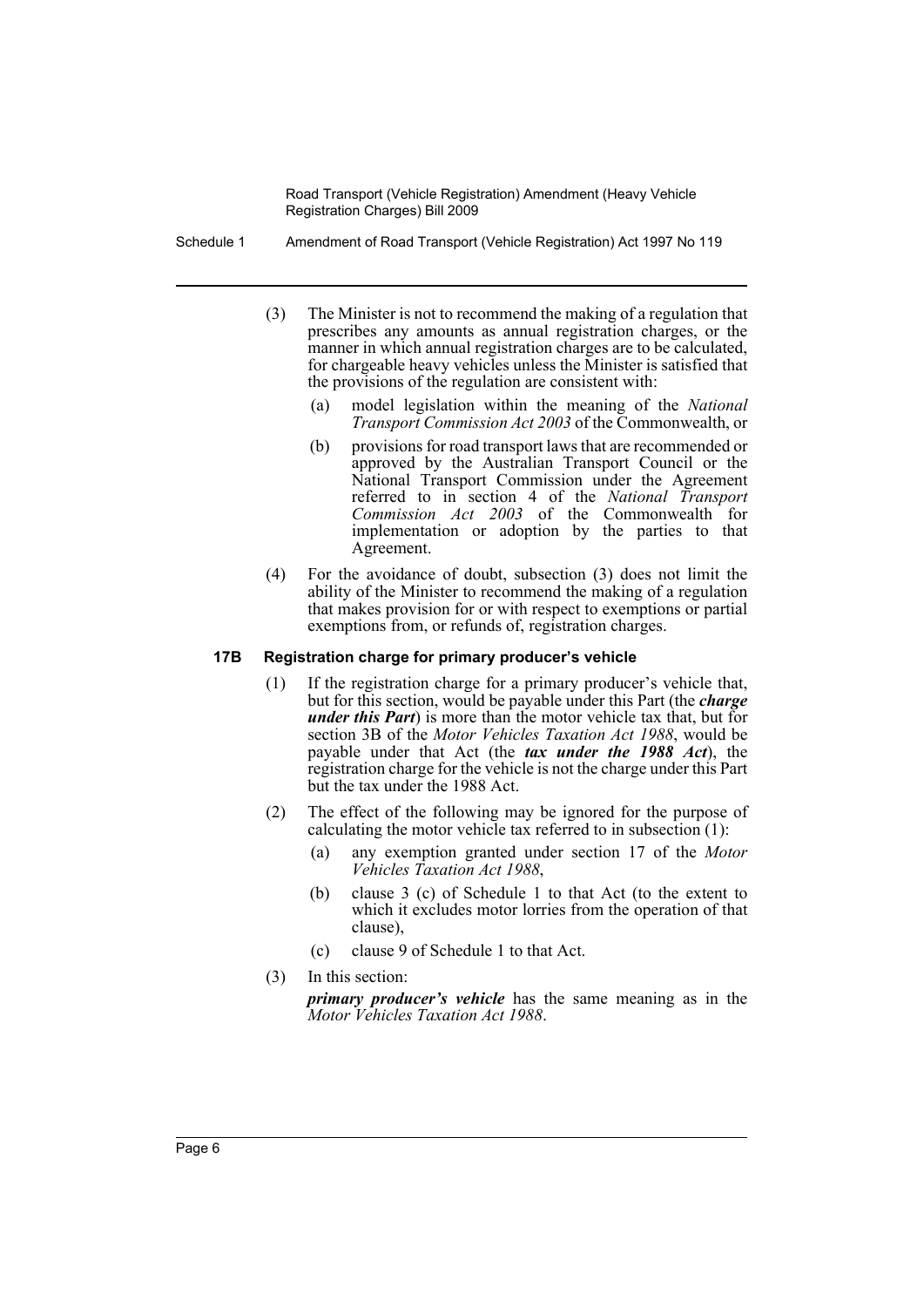Amendment of Road Transport (Vehicle Registration) Act 1997 No 119 Schedule 1

## **Division 3 Registration charges for registration periods of less than one year**

#### **17C Amount of registration charge for chargeable heavy vehicle registered for less than one year**

- (1) The amount of the registration charge for a chargeable heavy vehicle to be registered for a period of less than one year is the amount calculated by multiplying the relevant annual registration charge for the vehicle by the number of days for which registration or renewal of registration is to have effect and dividing the result by 365.
- (2) If registration or renewal of registration of a chargeable heavy vehicle is to have effect for a period of less than one year, the Authority may impose an additional administration fee of not more than 10 percent of the relevant registration charge for that period.
- (3) The amount of a registration charge or administration fee referred to in this section is to be rounded up or down to the nearest whole dollar amount (rounding an amount of 50 cents upwards).

## **Division 4 When registration charges payable**

## **17D Definition**

In this Division:

*registration charges* includes administration fees.

## **17E Payment of registration charges**

- (1) The registration charges for a chargeable heavy vehicle must be paid:
	- (a) at the time of application for registration of the vehicle, and
	- (b) at the time of application for each renewal of registration of the vehicle.
- (2) A person in whose name an application for registration or renewal of registration is made must not fail to pay the full amount of registration charges required by subsection (1). Maximum penalty: 20 penalty units (in the case of an individual) or 100 penalty units (in the case of a corporation).
- (3) Registration charges are payable in respect of a registration or renewal of registration that occurs after the commencement of this section.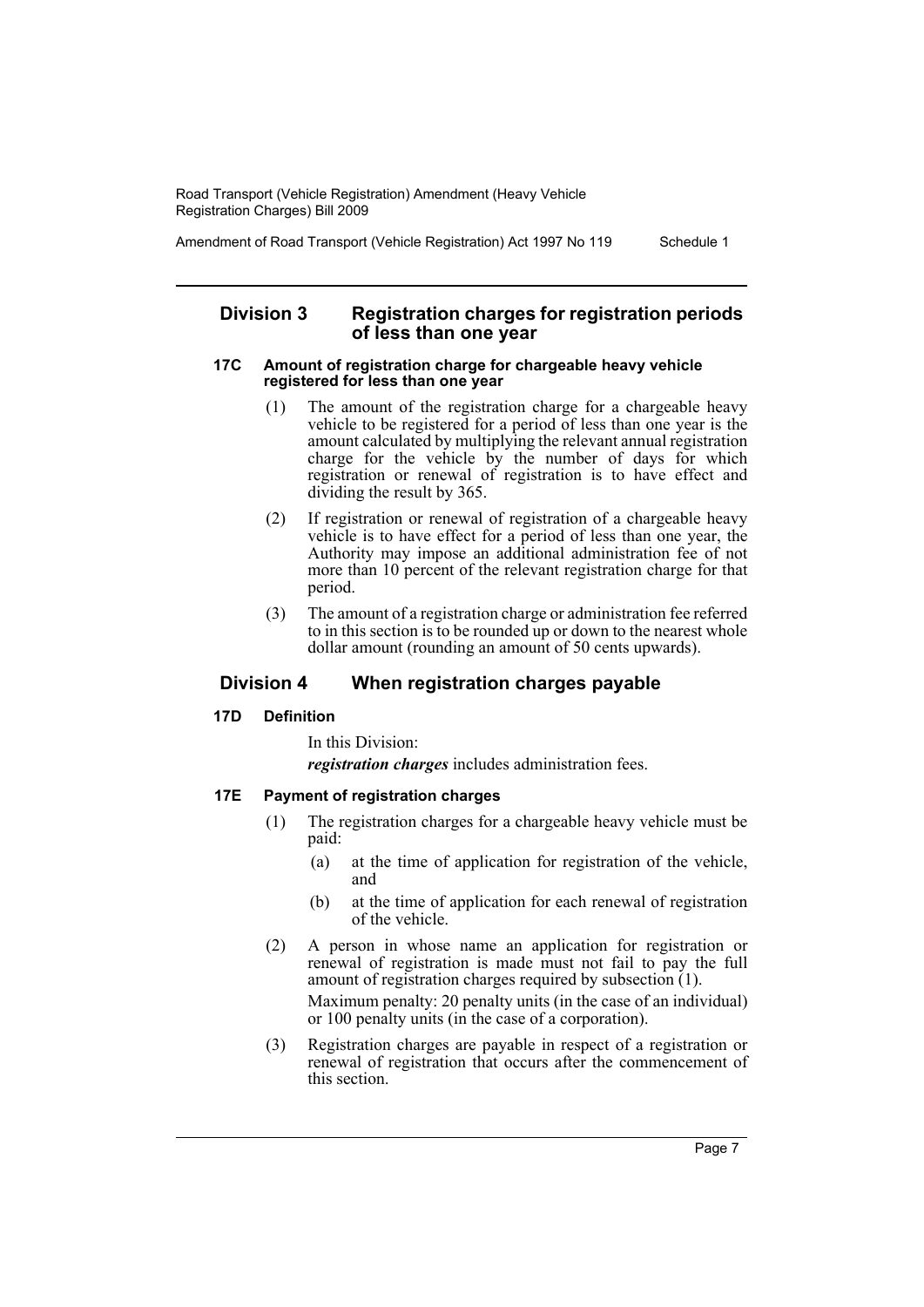Schedule 1 Amendment of Road Transport (Vehicle Registration) Act 1997 No 119

(4) Despite the conviction of a person for an offence under this section, the person remains liable to pay the unpaid amount of the registration charges.

#### **17F Use of unregistered vehicles and vehicles for which charges unpaid**

- (1) This section applies to the following kinds of chargeable heavy vehicle (other than a vehicle exempted from registration):
	- (a) a vehicle that is not registered,
	- (b) a registered vehicle that is liable to registration charges (including any charges or additional charges payable under section 17J) but for which such charges, though due and payable, have not been paid.
- (2) The owner of a vehicle to which this section applies must not:
	- (a) use or drive the vehicle on a road or road related area, or
	- (b) cause or permit it to be driven on a road or road related area.

Maximum penalty: 20 penalty units (in the case of an individual) or 100 penalty units (in the case of a corporation).

- (3) In addition to imposing a penalty for an offence under this section, the court concerned may order the owner to pay to the Authority within a time specified by the order:
	- (a) if the vehicle is not registered—the registration charges that would be due on the application for the registration or renewal of registration of the vehicle for a period of 1 year or for such greater or lesser period as the court in all the circumstances thinks just, or
	- (b) if the vehicle is registered—the registration charges so due and payable.

## **Division 5 Assessment and collection of charges and fees**

## **17G Authority to determine charges and fees**

The Authority must determine, in accordance with this Part and the regulations, whether any registration charges or administration fees are payable under this Part in respect of a vehicle and, if there are, the amount of the charges or fees.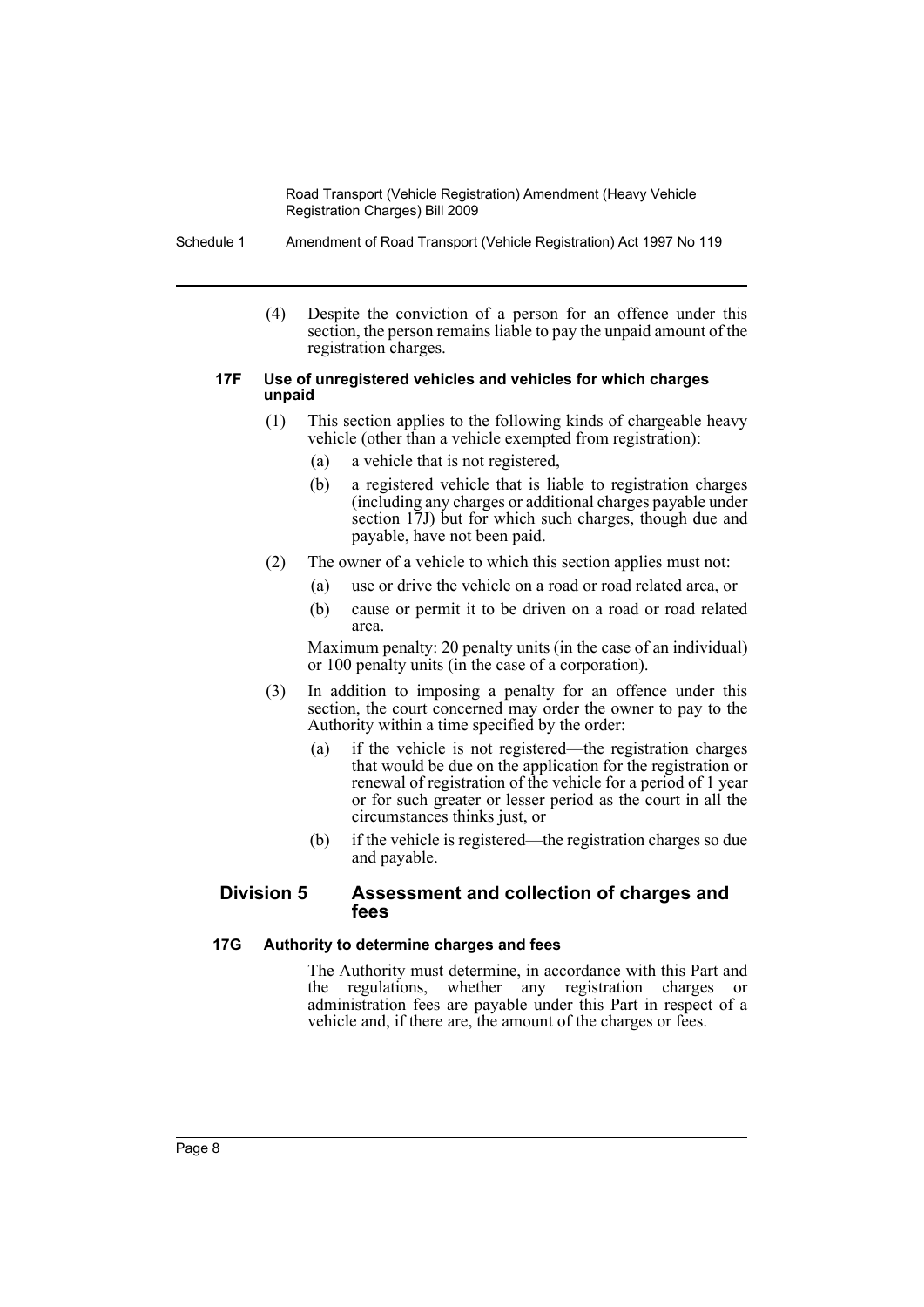Amendment of Road Transport (Vehicle Registration) Act 1997 No 119 Schedule 1

#### **17H Provision of information to determine charges**

- For the purpose of determining whether any registration charges under this Part are payable in respect of a vehicle and, if so, the amount of the charges, the Authority or an appropriate officer may:
	- (a) require the owner or person in charge of the vehicle to produce the vehicle within a specified period and at a specified place and provide all reasonable facilities to enable an appropriate officer to examine it, or
	- (b) require the owner or person in charge of the vehicle or person liable to pay registration charges to provide such information in writing by statutory declaration or otherwise as the Authority or the appropriate officer considers appropriate.
- (2) An owner or other person must not fail to comply with a requirement under subsection (1).

Maximum penalty: 20 penalty units (in the case of an individual) or 100 penalty units (in the case of a corporation).

(3) An owner or other person must not provide information knowing it to be false or misleading in respect of any matter necessary or convenient to enable the appropriate registration charges under this Part to be determined.

Maximum penalty: 20 penalty units (in the case of an individual) or 100 penalty units (in the case of a corporation).

(4) An owner or other person must comply with a requirement under subsection (1) at the owner's or other person's own cost if required to do so by the Authority.

#### **17I Adjustment of charges by Authority**

- (1) The Authority may, at any time, alter, vary or rescind any determination as to registration charges or administration fees, or may refund the whole or any portion of any charges or fees paid, for the purpose of ensuring that this Part is complied with.
- (2) The Authority may require a person in whose name a chargeable heavy vehicle is registered to pay registration charges or administration fees or additional charges or fees, within a specified time, if the charges or fees are payable as a result of action taken under subsection (1).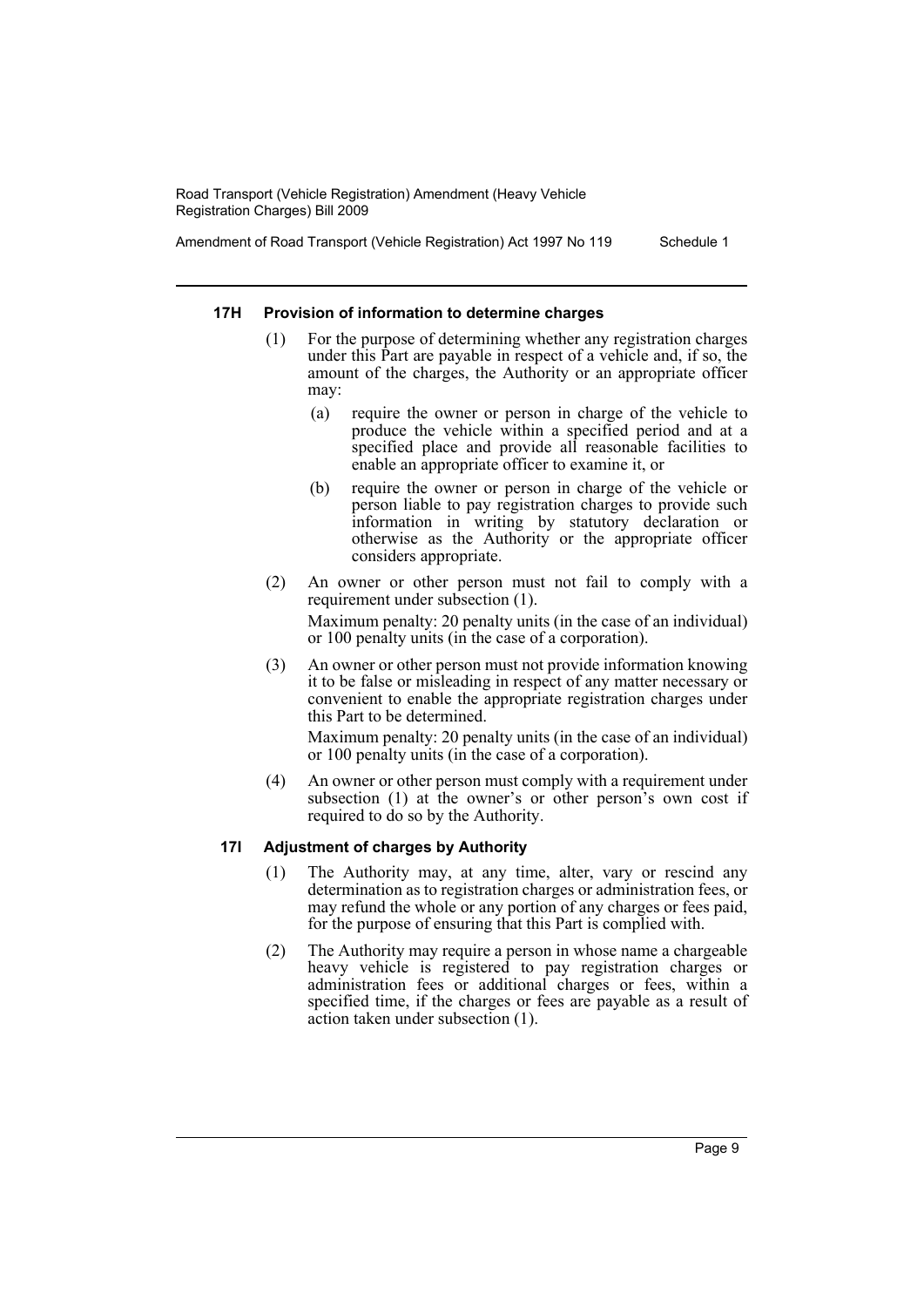Schedule 1 Amendment of Road Transport (Vehicle Registration) Act 1997 No 119

(3) A person must not fail to comply with a requirement under subsection (2).

Maximum penalty: 20 penalty units (in the case of an individual) or 100 penalty units (in the case of a corporation).

- (4) In addition to imposing a penalty for any such offence, the court concerned may order the person to pay to the Authority within a specified period the amount of the registration charges or administration fees or additional charges or fees.
- (5) A person is not liable to pay registration charges or administration fees or additional charges or fees as a result of action taken under subsection (1) if the Authority's determination was made more than 3 years before the date of the action and the person satisfies the Authority that there was no intention to avoid paying charges or fees.

## **17J Changes in owners or to vehicles must be notified to Authority**

(1) A person in whose name a chargeable heavy vehicle is registered must notify the Authority of any change during the currency of the registration in the construction, equipment, configuration, use or ownership of the vehicle of such a nature that registration charges or additional registration charges would be payable if the registration was renewed when the change occurred.

Maximum penalty: 100 penalty units.

(2) The person or, if the change is in ownership, the new owner must pay to the Authority the appropriate amount of registration charges or additional registration charges forthwith or within the period specified by the Authority.

Maximum penalty: 20 penalty units (in the case of an individual) or 100 penalty units (in the case of a corporation).

(3) A person who is required by subsection (1) to notify the Authority of any change in the construction, equipment, configuration, use or ownership of a vehicle must not authorise or permit the use of the vehicle on a road or road related area until the Authority has been so notified.

Maximum penalty: 100 penalty units.

(4) In addition to imposing a penalty for an offence under this section, the court concerned may order the offender to pay to the Authority within a specified period any amount that, from the evidence given during the proceedings, the court is satisfied the offender should have paid to the Authority as registration charges or administration fees or additional charges or fees.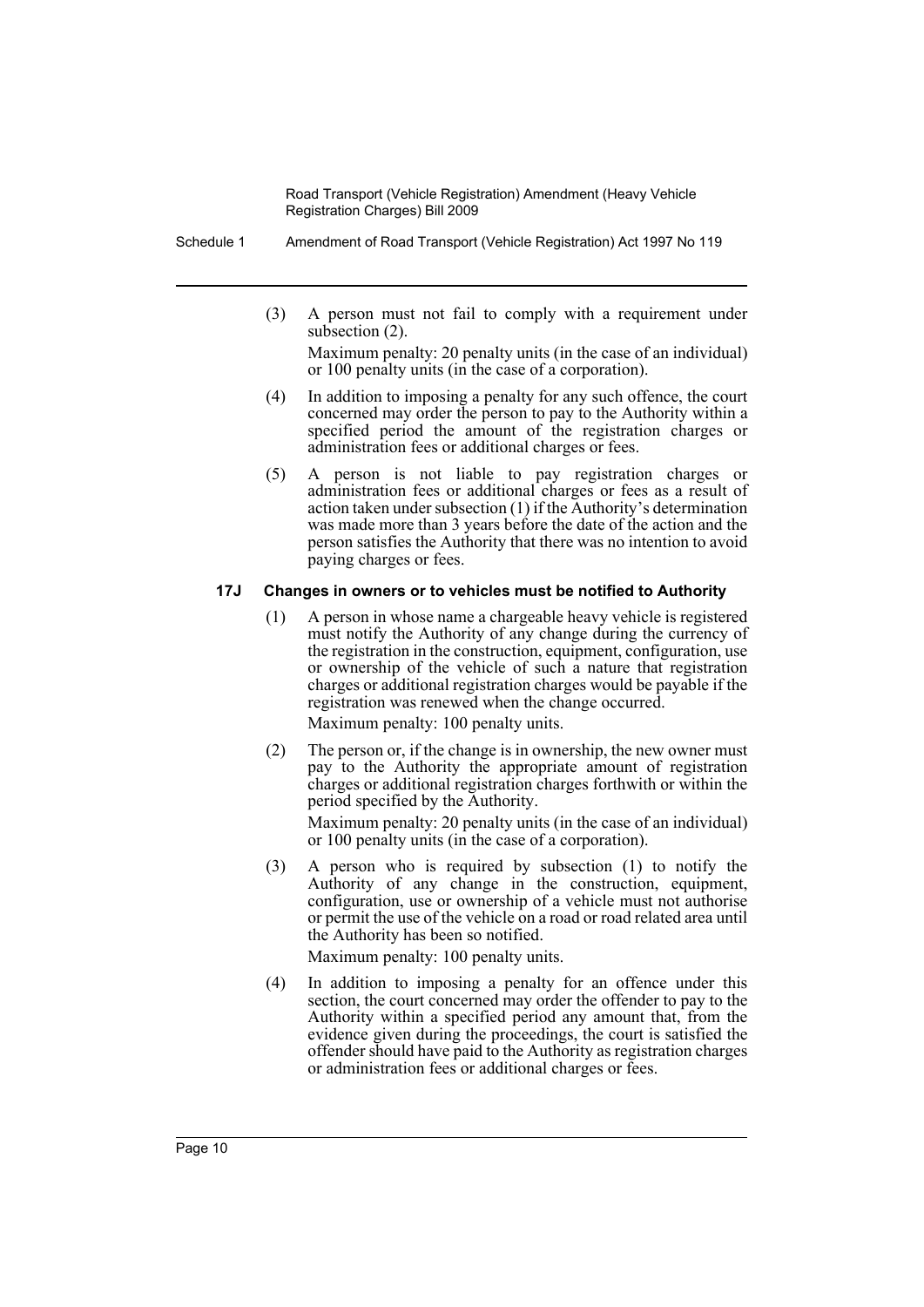Amendment of Road Transport (Vehicle Registration) Act 1997 No 119 Schedule 1

## **17K Calculation of charges arising from changes**

- (1) The registration charges or additional registration charges payable under section 17J are for the unexpired period of the registration or for such shorter period as the Authority, having regard to the temporary nature of any change, determines should apply.
- (2) The charges are to be calculated at the rate of:
	- (a) in the case of the registration of a chargeable heavy vehicle for a period of more than 3 months—one-twelfth of the charge applicable after the change in respect of a yearly registration if the vehicle was exempt from or not liable to registration charges before the change or, as the case may be, one-twelfth of the difference between the charge applicable before the change and the charge applicable after the change in respect of a yearly registration, or
	- (b) in the case of the registration of a chargeable heavy vehicle for a period of 3 months or less—one-third of the charge applicable after the change in respect of a quarterly registration if the vehicle was exempt from or not liable to registration charges before the change or, as the case may be, one-third of the difference between the charge applicable before the change and the charge applicable after the change in respect of a quarterly registration,

for each month or part of a month in the unexpired period or the shorter period, as the case may be.

## **17L Refund of charges on cancellation of registration**

- (1) If the Authority cancels the registration of a chargeable heavy vehicle on the application of the person in whose name the vehicle is registered before the registration expires, the Authority may, in its discretion, grant to the person a refund of the registration charges imposed in respect of the vehicle.
- (2) The refund is to be calculated:
	- (a) at the rate of one-twelfth of the charge applicable in respect of a yearly registration for each complete month in the portion of the unexpired period of the registration at the date of the cancellation, less any cancellation fee determined by the Authority, or
	- (b) in such manner as may be prescribed by the regulations.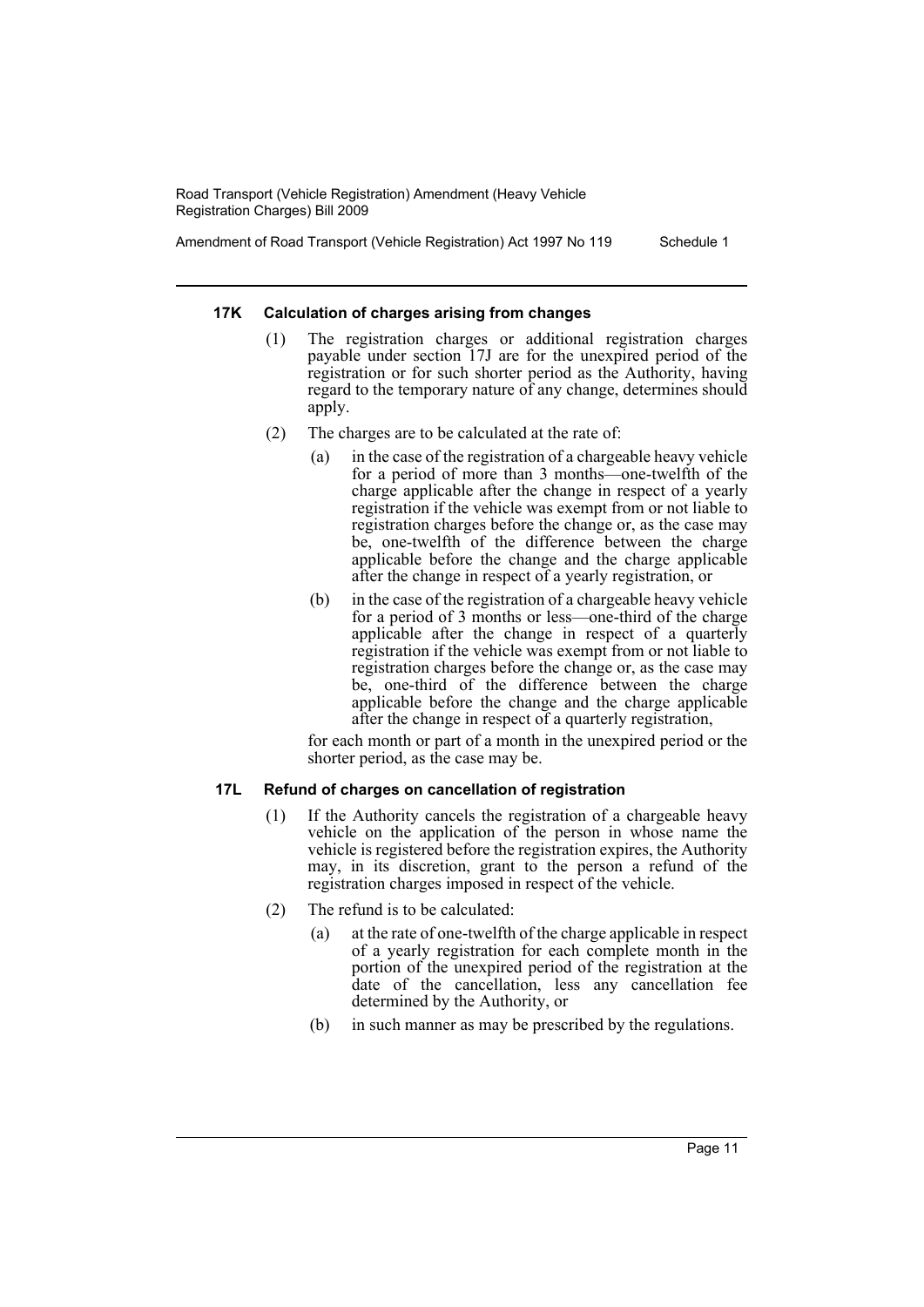Schedule 1 Amendment of Road Transport (Vehicle Registration) Act 1997 No 119

#### **17M Time limit for refunds**

A person is not entitled to a refund of registration charges if the application for the refund is made more than 3 years from the date of payment of the charges.

## **Division 6 Other provisions dealing with registration charges**

## **17N Vehicles registered in another jurisdiction**

- (1) The owner of a chargeable heavy vehicle registered in another jurisdiction, or which is exempted from registration in another jurisdiction (other than because the vehicle is registered elsewhere), must not:
	- (a) use or drive the vehicle on a road or road related area other than in the configuration for which it is registered or in which it is so exempt, or
	- (b) cause or permit it to be so driven on a road or road related area.

Maximum penalty: 100 penalty units.

- (2) This section does not apply if the vehicle, in its changed configuration, would be liable to the same or less registration charges in the jurisdiction in which it is registered than those paid for the configuration for which it is registered or in which it is so exempt.
- (3) In this section:

*another jurisdiction* means a jurisdiction other than New South Wales.

## **17O Powers to do certain things not affected**

Nothing in this Part affects any power under the road transport legislation (other than this Part) or any other Act:

- (a) to charge fees in respect of the inspection of vehicles for the purpose of registration, or
- (b) to make rebates of registration charges for particular classes of vehicles or road users, or
- (c) to charge pro rata amounts for registrations that are for less than a whole year, or
- (d) to make refunds in respect of the surrender of the registration of a vehicle, or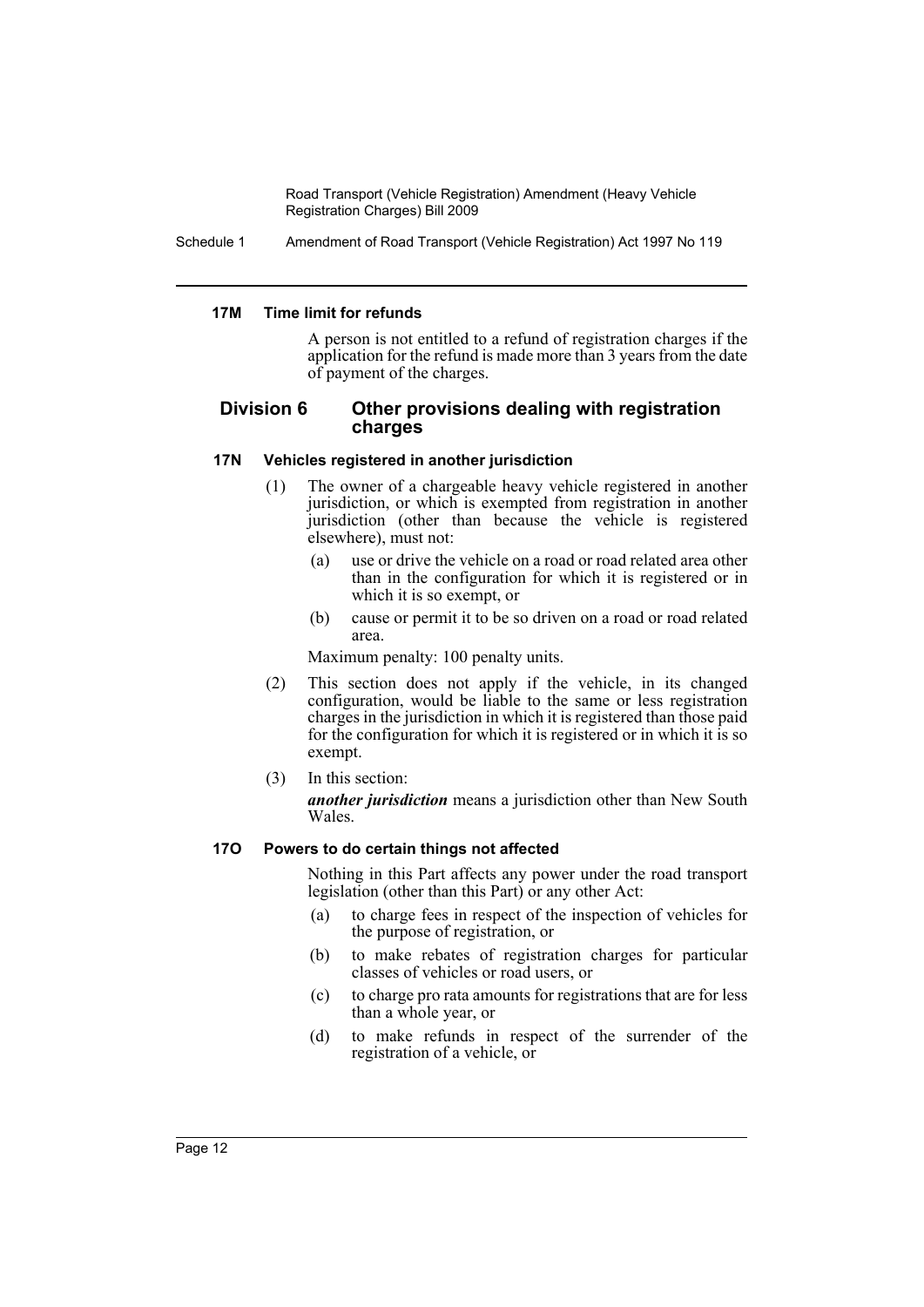Amendment of Road Transport (Vehicle Registration) Act 1997 No 119 Schedule 1

(e) to charge other administrative fees or other charges in respect of matters relating to vehicles (including registration of vehicles).

## **17P Particulars of orders to be sent to Authority**

- (1) The relevant registrar of the Local Court is to forward to the Authority particulars of any conviction or order made under this Part or regulations made for the purposes of this Part.
- (2) Whenever a person is by an order made by a court under this Part adjudged to pay registration charges or administration fees or additional charges or fees, the provisions of any other Act do not apply to or in respect of the order, but instead the order:
	- (a) operates as an order for the payment of money under the *Civil Procedure Act 2005*, and
	- (b) is enforceable as such an order under the provisions of that Act.
- (3) For the purposes of subsection (2), an order referred to in that subsection may be entered in the records of the Local Court if the order was made in the manner prescribed by rules made under the *Civil Procedure Act 2005*.
- (4) A registrar of the Local Court must pay to the Authority any amount paid to the registrar under an order referred to in subsection (2).

#### **17Q Evidence of charges and fees**

In any proceedings under this Part, the production by the Authority or on its behalf of a certificate purporting to be signed by an appropriate officer certifying the following is admissible in those proceedings and is evidence of the particulars contained in the certificate:

- (a) that the amount specified in the certificate as being the amount of registration charges or administration fees payable in respect of a vehicle is due and unpaid, or was due or paid on a specified date, or was not paid before a specified date,
- (b) that an adjustment of charges or a requirement to pay registration charges or additional registration charges in respect of a vehicle was made in accordance with this Part.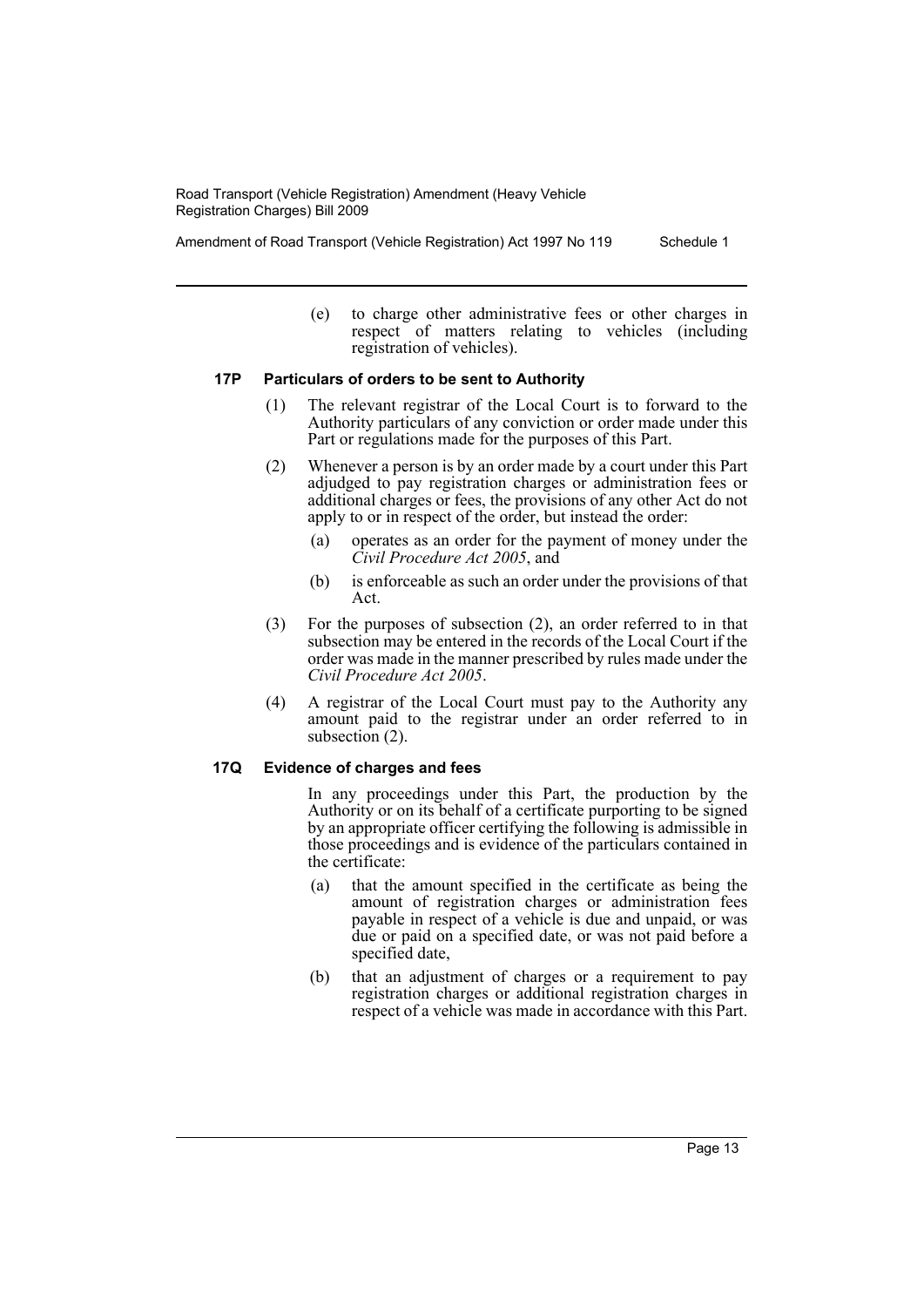Schedule 1 Amendment of Road Transport (Vehicle Registration) Act 1997 No 119

#### **17R Variation and revocation of exemptions and other actions**

- (1) The Minister (in the case of an exemption or partial exemption from registration charges under regulations made for the purposes of this Part) or the Authority (in the case of a reduction of registration charges, a refund of registration charges or an approval under this Part or regulations made for the purposes of this Part) may:
	- (a) impose such conditions as the Minister or Authority thinks fit, and
	- (b) revoke or vary any such condition or add any condition at any time during the period in respect of which the exemption, partial exemption, reduction, refund or approval operates.
- (2) A person must not fail to comply with a condition in force under this section.

Maximum penalty: 20 penalty units (in the case of an individual) or 100 penalty units (in the case of a corporation).

- (3) When this Part or regulations made for the purposes of this Part confer power on the Minister, the Authority or an appropriate officer:
	- (a) to grant an exemption or partial exemption from, or reduction of, charges, or
	- (b) to grant an approval, or
	- (c) to give a direction, or
	- (d) to make a request, or
	- (e) to do any other act, matter or thing,

the Minister, Authority or officer is also empowered to revoke or vary the exemption, partial exemption, approval, direction, request, act, matter or thing.

#### **17S Charges and fees to be paid into Roads and Traffic Authority Fund**

- (1) There is appropriated by this section for payment out of the Consolidated Fund into the Roads and Traffic Authority Fund all amounts received on or after the commencement of this section in payment of registration charges and administration fees under this Part.
- (2) There is payable out of the Roads and Traffic Authority Fund such amounts as may become payable under this Part by way of refunds of registration charges or administration fees.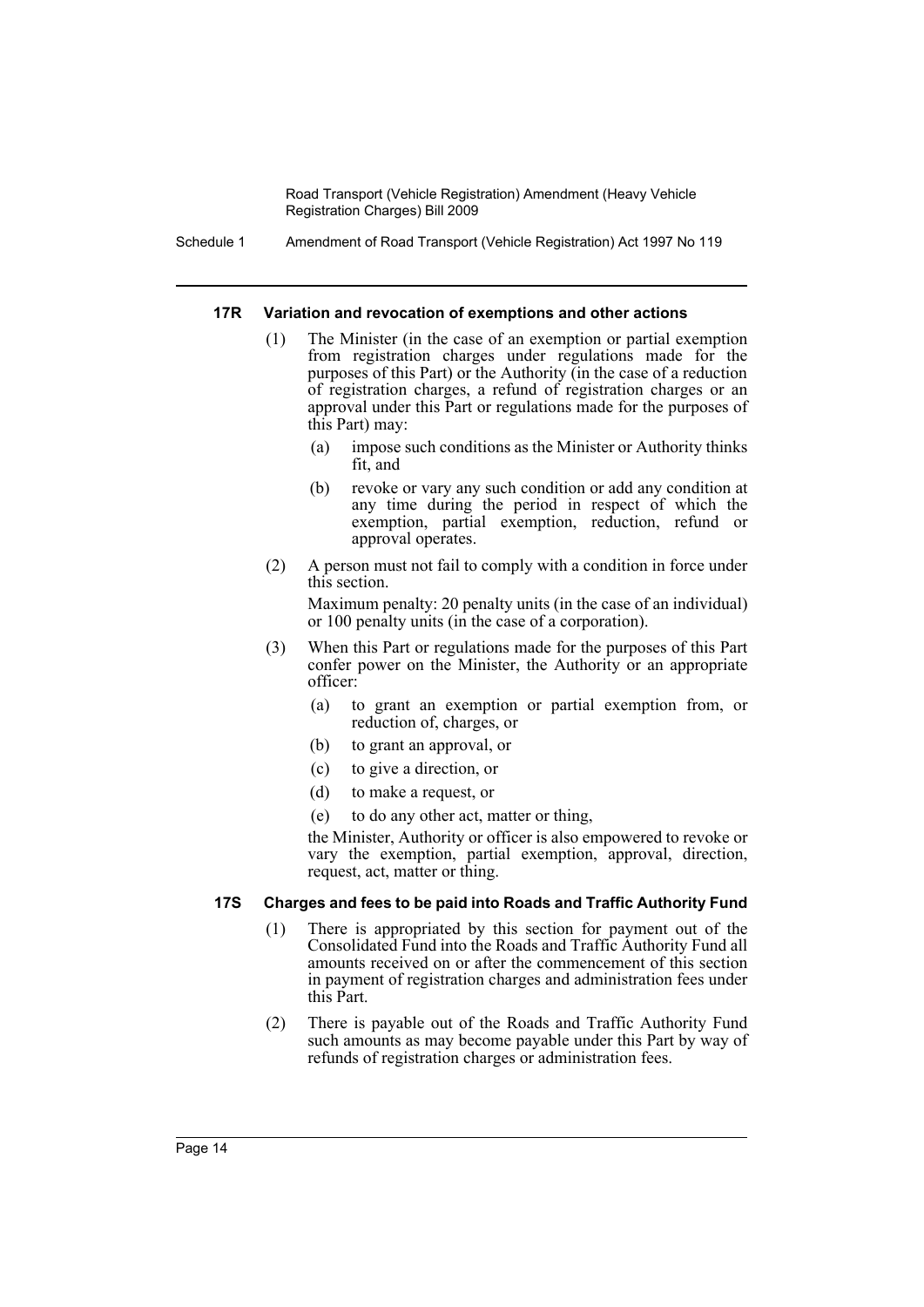Amendment of Road Transport (Vehicle Registration) Act 1997 No 119 Schedule 1

(3) In this section:

*Roads and Traffic Authority Fund* means the Roads and Traffic Authority Fund established under the *Transport Administration Act 1988*.

## **[6] Section 27 Power to seize unregistered vehicles**

Omit "charges or administration fees imposed under the *Road Transport (Heavy Vehicles Registration Charges) Act 1995*" from section 27 (5) (b).

Insert instead "registration charges or administration fees imposed under Part 2A".

## **[7] Section 30 Unpaid charges and fees**

Insert ", except as provided by section 17P (2)," after "Authority and".

## **[8] Schedule 3 Savings and transitional provisions**

Insert at the end of clause 1 (1):

*Road Transport (Vehicle Registration) Amendment (Heavy Vehicle Registration Charges) Act 2009*

## **[9] Schedule 3**

Insert at the end of the Schedule (with appropriate Part and clause numbers):

# **Part Provisions consequent on enactment of Road Transport (Vehicle Registration) Amendment (Heavy Vehicle Registration Charges) Act 2009**

## **Definitions**

In this Part:

*amending Act* means the *Road Transport (Vehicle Registration) Amendment (Heavy Vehicle Registration Charges) Act 2009*.

*corresponding provision* of this Act or the regulations, in relation to any provision of the repealed charges legislation, means any provision of this Act or the regulations that corresponds (or substantially corresponds) to the provision of the repealed charges legislation.

*repeal day* means the day on which the repealed charges legislation is repealed by the amending Act.

*repealed Act* means the *Road Transport (Heavy Vehicles Registration Charges) Act 1995*.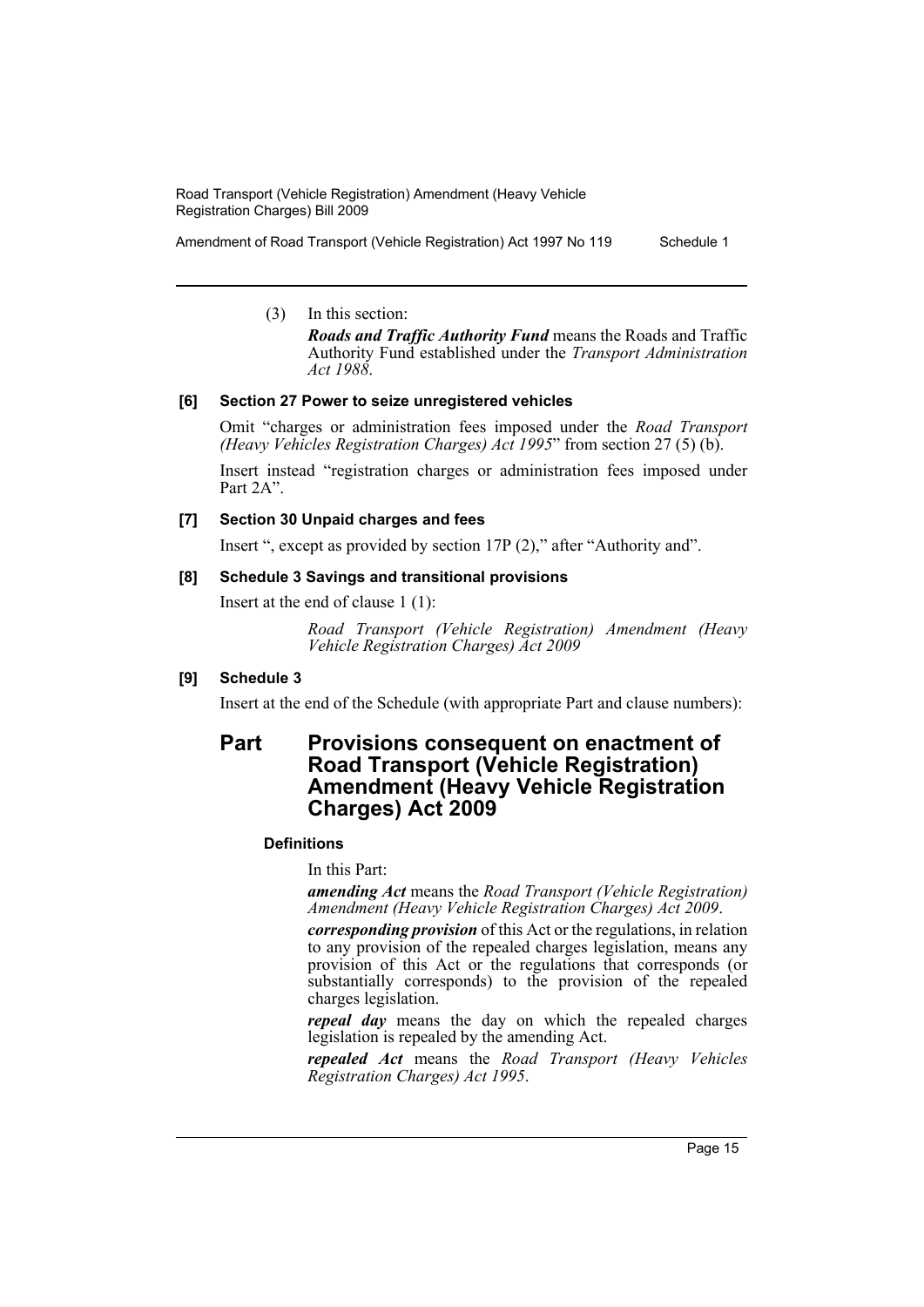Schedule 1 Amendment of Road Transport (Vehicle Registration) Act 1997 No 119

#### *repealed charges legislation* means:

- (a) the repealed Act, and
- (b) the *Road Transport (Heavy Vehicles Registration Charges) Regulation 2006*.

#### **Charges and administration fees paid or payable under repealed charges legislation**

- (1) Any applicable registration charges or administration fees under the repealed charges legislation that were paid in respect of a registration or renewal of registration of a chargeable heavy vehicle before the repeal day for a registration period ending after that day are taken on and from the repeal day to be registration charges or administrative fees paid under Part 2A of this Act for the vehicle for the unexpired balance of the registration period.
- (2) Any registration charges or administrative fees payable under the repealed charges legislation immediately before the repeal day in respect of the registration or renewal of registration of a chargeable heavy vehicle continue to be payable on and from the repeal day in accordance with that legislation despite the repeal of that legislation.
- (3) Any registration charges or administrative fees referred to in subclause (2) that are paid on or after the repeal day for a registration period ending after that day are taken to be registration charges or administrative fees paid under Part 2A of this Act for the vehicle for the unexpired balance of the registration period.

#### **Payment of charges and fees collected under repealed charges legislation into Consolidated Fund**

- (1) Any registration charges or administrative fees payable under the repealed charges legislation that are paid on or after the repeal day are to be paid into the Consolidated Fund. However, section 17S of this Act extends to any such charges or fees as if they were charges or fees paid under Part 2A of this Act.
- (2) Section 37 of the repealed Act, as in force immediately before the repeal day, continues to apply on and from the repeal day in respect of charges or fees paid under that Act before the repeal day.

#### **Existing refund rights not affected**

Nothing in this Part affects any right to a refund arising under the repealed charges legislation (whether before or after the repeal day).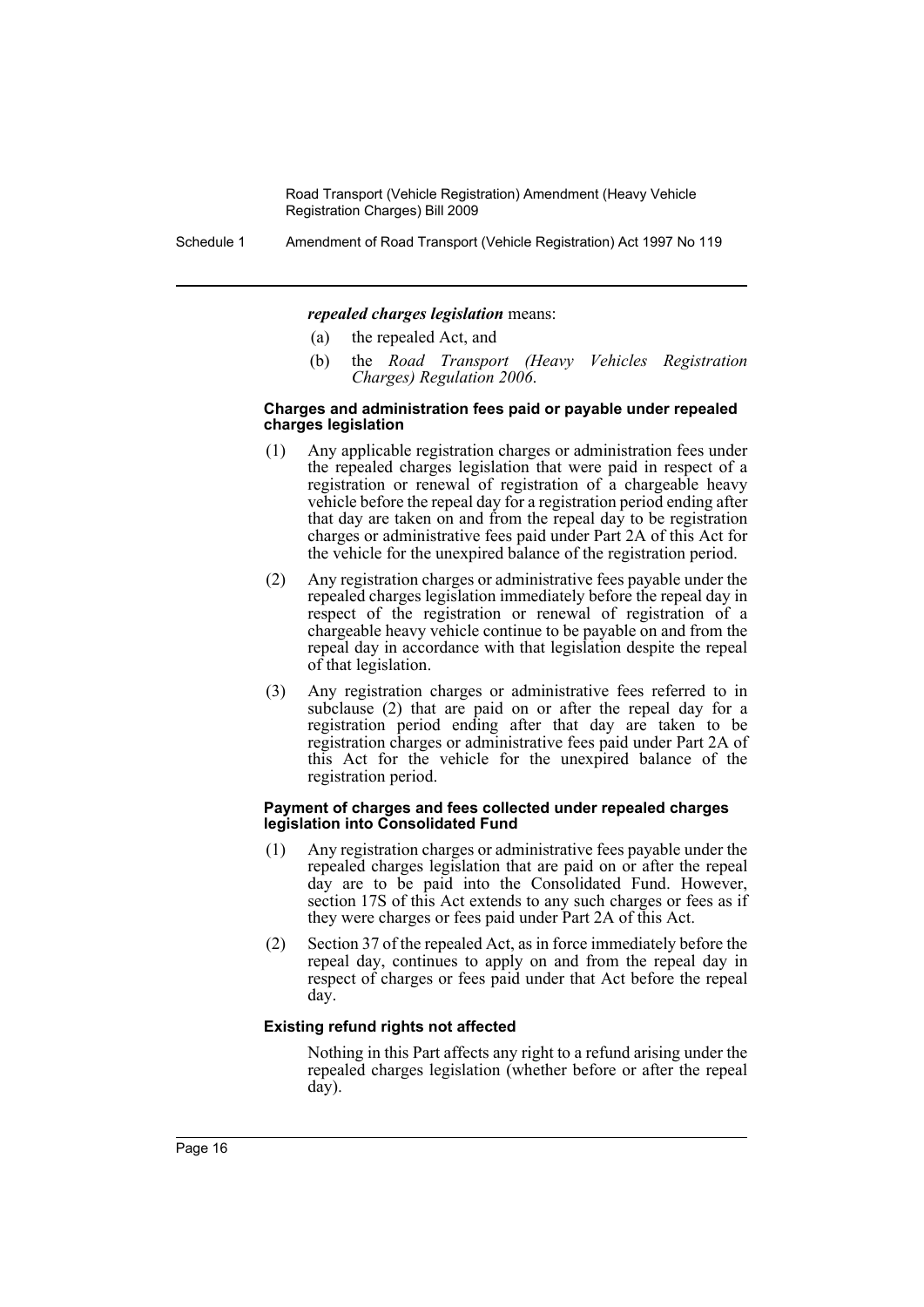Amendment of Road Transport (Vehicle Registration) Act 1997 No 119 Schedule 1

#### **Orders to pay additional penalty in relation to certain offences under repealed Act**

Sections 13 (2), 19 (2) and 20 (3) of the repealed Act continue to apply on and from the repeal day in relation to offences committed before the repeal day.

#### **Existing authorised officers**

Any person who was an authorised officer for the purposes of the repealed Act immediately before the repeal day is taken on and from that day to be authorised to be an appropriate officer for the purposes of Part 2A of this Act until such time as the person ceases to be so authorised under Part 2A of this Act.

#### **References to repealed Act and this Act**

- (1) In any other Act or in any instrument made under another Act (and except as provided by subclauses  $(2)$  and  $(3)$ ):
	- (a) subject to paragraph (b), a reference to the repealed Act is to be read on and from the repeal day as a reference to Part 2A of this Act, and
	- (b) a reference to a provision of the repealed Act is to be read on and from the repeal day as a reference to the corresponding provision (if any) of this Act or the regulations.
- (2) Subclause (1) does not apply to the following:
	- (a) references to the repealed Act in the *Motor Vehicles Taxation Act 1988*,
	- (b) such other references to the repealed Act in an Act, or an instrument made under an Act, as may be prescribed by the regulations.
- (3) A reference to this Act (or to Part 2A of this Act) in any of the following provisions is to be read on and from the repeal day as including a reference to the repealed Act:
	- (a) section 5 (1) (e), and the definition of *road transport legislation* in section 187 (7), of the *Road Transport (General) Act 2005*,
	- (b) sections 78 (1) (b) (i) and 106 (2) of the *Transport Administration Act 1988*,
	- (c) sections  $7(1)$  (c),  $8(1)$  (g) and  $27(5)$  (b) of this Act,
	- (d) clauses 14 (3) and 41 (1) (c) of the *Road Transport (Vehicle Registration) Regulation 2007*,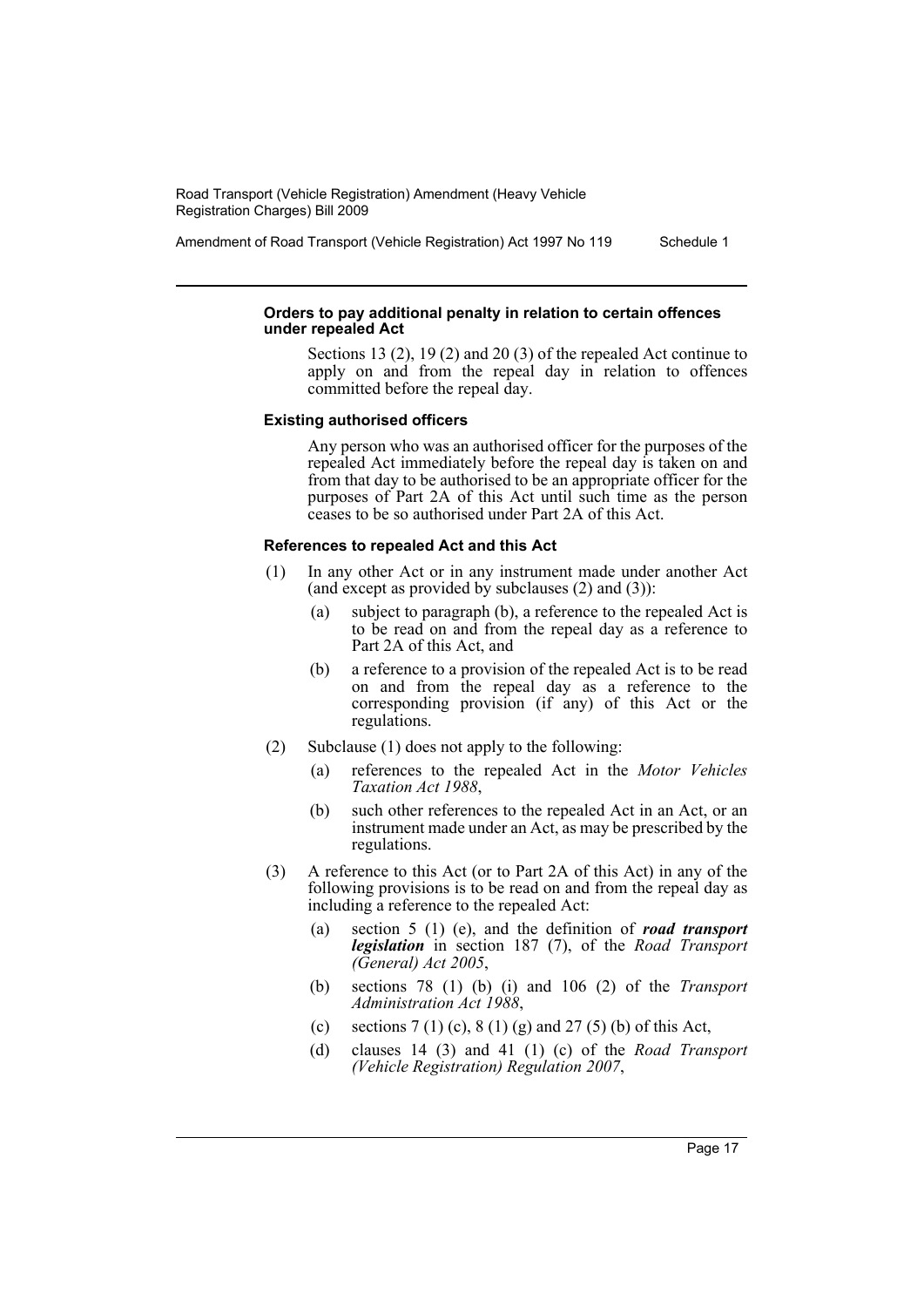- Schedule 1 Amendment of Road Transport (Vehicle Registration) Act 1997 No 119
	- (e) such other provisions of Acts, or instruments made under Acts, as may be prescribed by the regulations.

#### **General savings provision**

- (1) Subject to this Part and the regulations, anything done under or for the purposes of a provision of the repealed charges legislation is, to the extent that the thing is in force or has effect immediately before the repeal day, taken on and from the repeal day to have been done under or for the purposes of the corresponding provision (if any) of this Act or the regulations.
- (2) Without limiting subclause (1), any exemption, approval, direction, request or certificate given or made under the repealed charges legislation that is continued in force or effect by subclause  $(1)$  may be repealed, revoked or replaced in accordance with this Act and the regulations.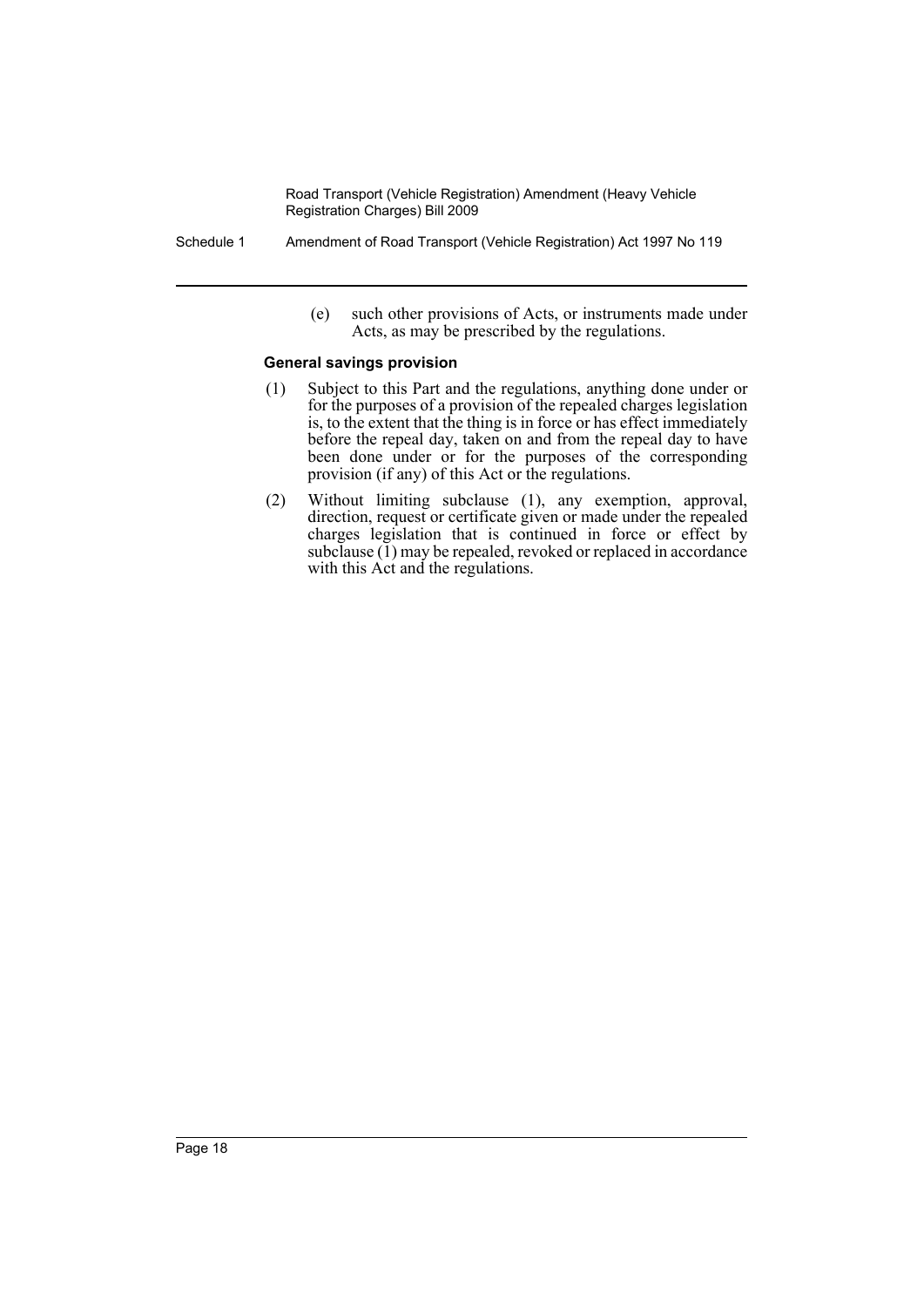Consequential amendment of other Acts and Regulations Schedule 2

# <span id="page-19-0"></span>**Schedule 2 Consequential amendment of other Acts and Regulations**

## **2.1 Children's Services Regulation 2004**

#### **[1] Clause 5 Meaning of "notifiable offence"**

Omit "section 19 (2) of the *Road Transport (General) Act 1999*" from clause  $5(2)(g)$ .

Insert instead "section 171 (2) of the *Road Transport (General) Act 2005*".

#### **[2] Clause 5 (3)**

Omit the subclause and the note that follows it. Insert instead:

- (3) In this clause, *road transport legislation* has the same meaning as in the *Road Transport (General) Act 2005*. **Note.** *Road transport legislation* is defined in section 5 of the *Road Transport (General) Act 2005* as:
	- (a) that Act,
	- (b) the *Road Transport (Driver Licensing) Act 1998*,
	- (c) the *Road Transport (Safety and Traffic Management) Act 1999*,
	- (d) the *Road Transport (Vehicle Registration) Act 1997*,
	- (e) the *Motor Vehicles Taxation Act 1988*,
	- (f) any other Act or regulation (or any provision of such an Act or regulation) prescribed by the regulations under the *Road Transport (General) Act 2005*,
	- (g) any statutory rule made under any Act referred to in paragraphs (a)–(e) above.

## **2.2 Criminal Procedure Regulation 2005**

#### **Schedule 6 Traffic offender intervention program**

Omit the note to the definition of *traffic offence* from clause 1. Insert instead: **Note.** *Road transport legislation* is defined in section 5 of the *Road*

*Transport (General) Act 2005* as:

- (a) that Act,
- (b) the *Road Transport (Driver Licensing) Act 1998*,
- (c) the *Road Transport (Safety and Traffic Management) Act 1999*,
- (d) the *Road Transport (Vehicle Registration) Act 1997*,
- (e) the *Motor Vehicles Taxation Act 1988*,
- (f) any other Act or regulation (or any provision of such an Act or regulation) prescribed by the regulations under the *Road Transport (General) Act 2005*,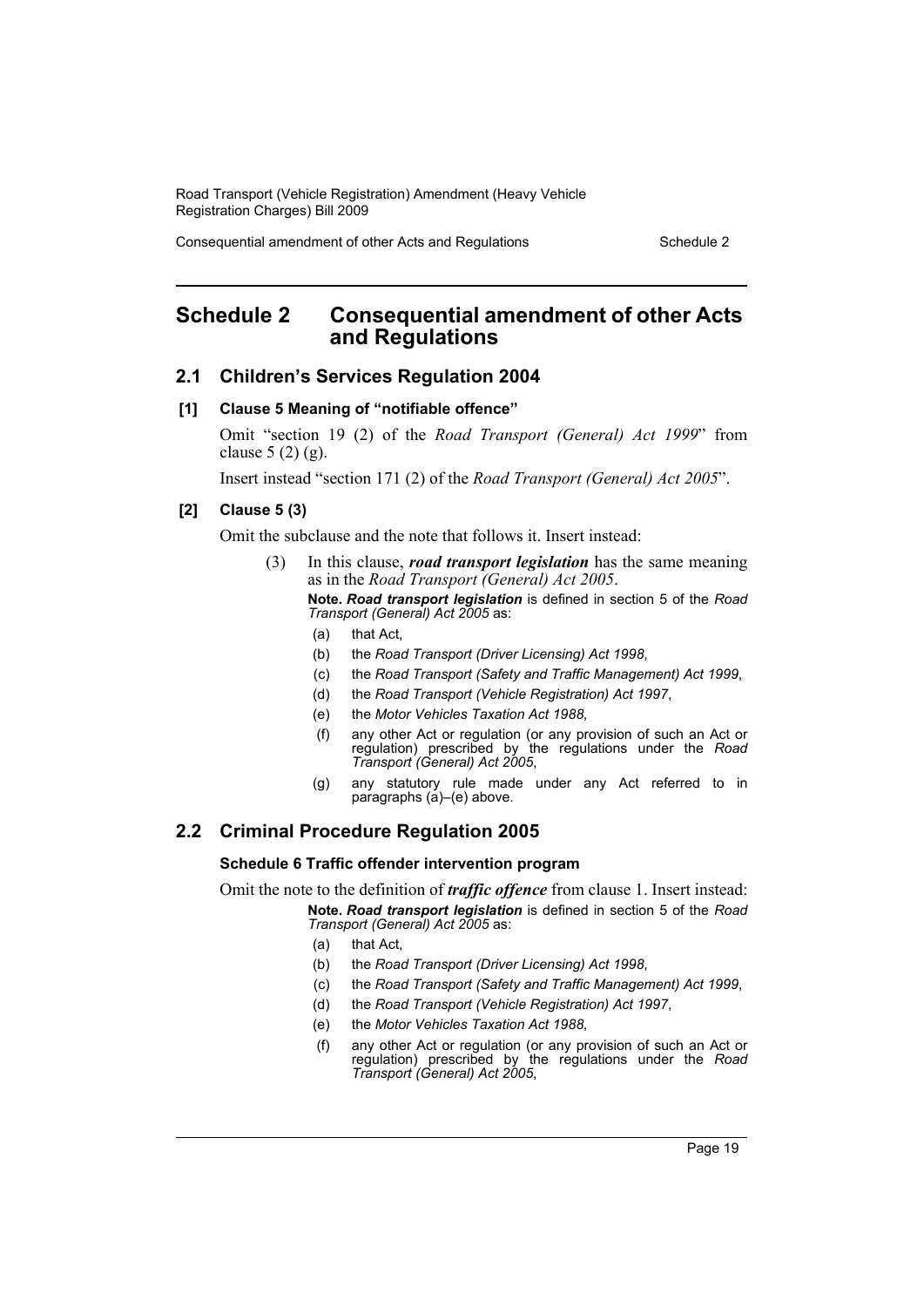Schedule 2 Consequential amendment of other Acts and Regulations

(g) any statutory rule made under any Act referred to in paragraphs (a)–(e) above.

## **2.3 Motor Vehicles Taxation Act 1988 No 111**

## **[1] Section 3B**

Omit the section. Insert instead:

#### **3B Relationship with Part 2A of Road Transport (Vehicle Registration) Act 1997**

This Act applies to motor vehicles in respect of which an amount of tax (including a nil amount) is specified in Schedule 1, but does not apply to a vehicle in respect of which a registration charge (including a nil charge) is imposed under Part 2A of the *Road Transport (Vehicle Registration) Act 1997* or which is exempt from registration charges under that Part.

**Note.** Part 2A of the *Road Transport (Vehicle Registration) Act 1997* makes provision for registration charges for heavy vehicles.

## **[2] Section 5 Amount of tax**

Insert after section 5 (1D):

- (1E) For the purposes of the calculation of the amount of motor vehicle tax as provided by subsection (1A) for a calendar year (or part of calendar year) occurring after the commencement of Part 2A of the *Road Transport (Vehicle Registration) Act 1997*:
	- (a) any reference in Schedule 1 to charges (including a nil charge) under the *Road Transport (Heavy Vehicles Registration Charges) Act 1995* is to be read as a reference to registration charges (including a nil charge) under Part 2A of the *Road Transport (Vehicle Registration) Act 1997*, and
	- (b) any reference in Schedule 1 to a vehicle being exempt from charges under Part 4 of the *Road Transport (Heavy Vehicles Registration Charges) Act 1995* is to be read as a reference to a vehicle being exempt from registration charges under Part 2A of the *Road Transport (Vehicle Registration) Act 1997*.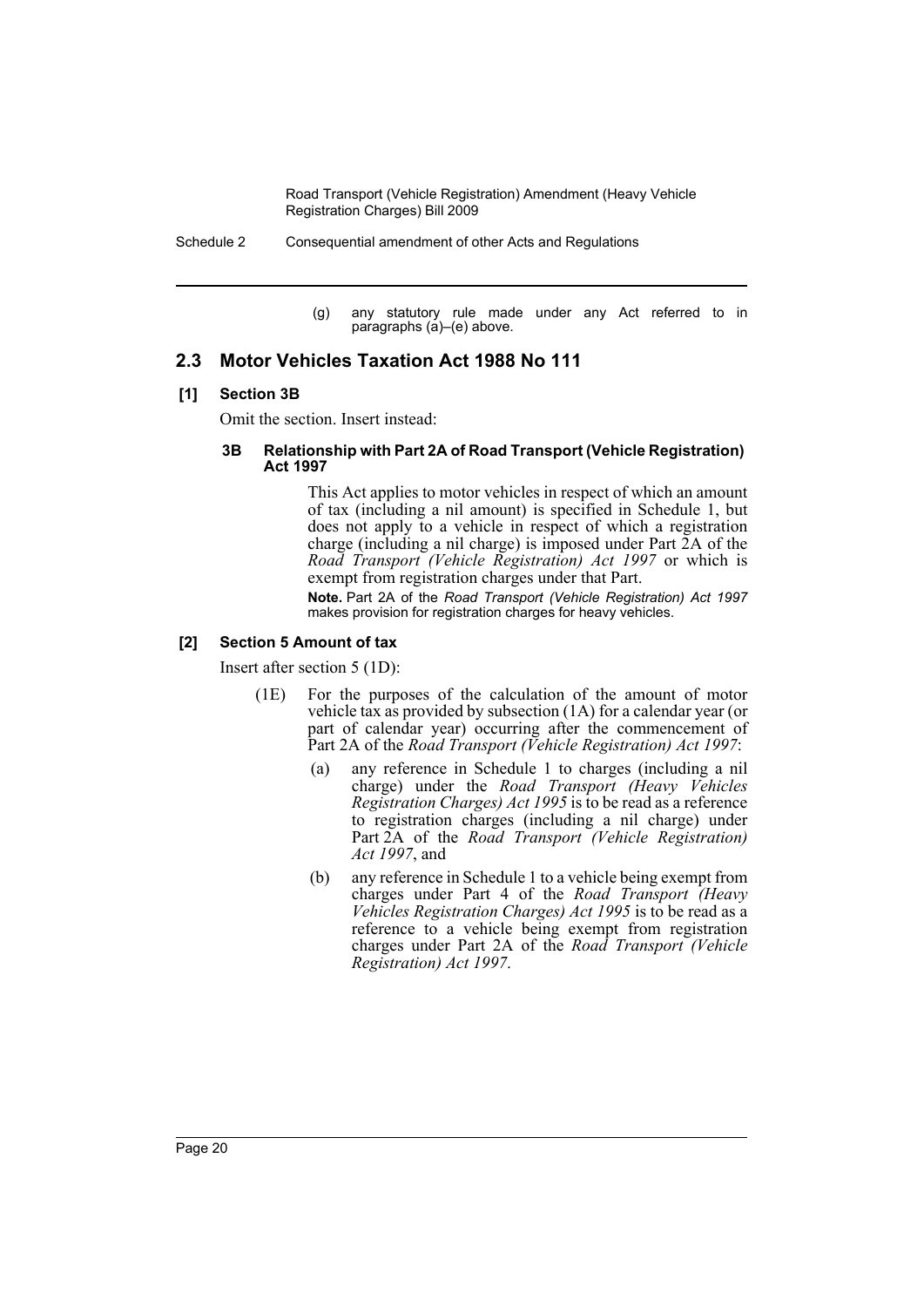Consequential amendment of other Acts and Regulations Schedule 2

## **2.4 Road Transport (Driver Licensing) Act 1998 No 99**

#### **Part 1 Preliminary**

Omit the note at the beginning of the Part. Insert instead:

**Note.** This Act and the regulations made under it form part of the *road transport legislation* identified by section 5 of the *Road Transport (General) Act 2005*. Other road transport legislation includes the *Motor Vehicles Taxation Act 1988*, the *Road Transport (General) Act 2005*, the *Road Transport (Safety and Traffic Management) Act 1999*, the *Road Transport (Vehicle Registration) Act 1997* and the statutory rules made under those Acts. As part of the road transport legislation, this Act is subject to various provisions in the *Road Transport (General) Act 2005* concerning the administration and enforcement of the road transport legislation generally.

## **2.5 Road Transport (General) Act 2005 No 11**

#### **[1] Part 1.1 Introductory**

Omit the note at the beginning of the Part. Insert instead:

**Note.** This Act and the regulations made under it form part of the *road transport legislation* identified by section 5. Other road transport legislation includes the *Motor Vehicles Taxation Act 1988*, the *Road Transport (Driver Licensing) Act 1998*, the *Road Transport (Safety and Traffic Management) Act 1999*, the *Road Transport (Vehicle Registration) Act 1997* and the statutory rules made under those Acts. As part of the road transport legislation, this Act is subject to various provisions in this Act concerning the administration and enforcement of the road transport legislation generally.

#### **[2] Section 5 Meaning of "road transport legislation"**

Omit section 5 (1) (c).

#### **[3] Section 187 Court may impose penalty and disqualify driver on conviction**

Omit the definition of *road transport legislation* from section 187 (7). Insert instead:

*road transport legislation* does not include the following:

- (a) the *Motor Vehicles Taxation Act 1988* or regulations made under that Act,
- (b) Part 2A of the *Road Transport (Vehicle Registration) Act 1997* or regulations made for the purposes of that Part (within the meaning of that Part).